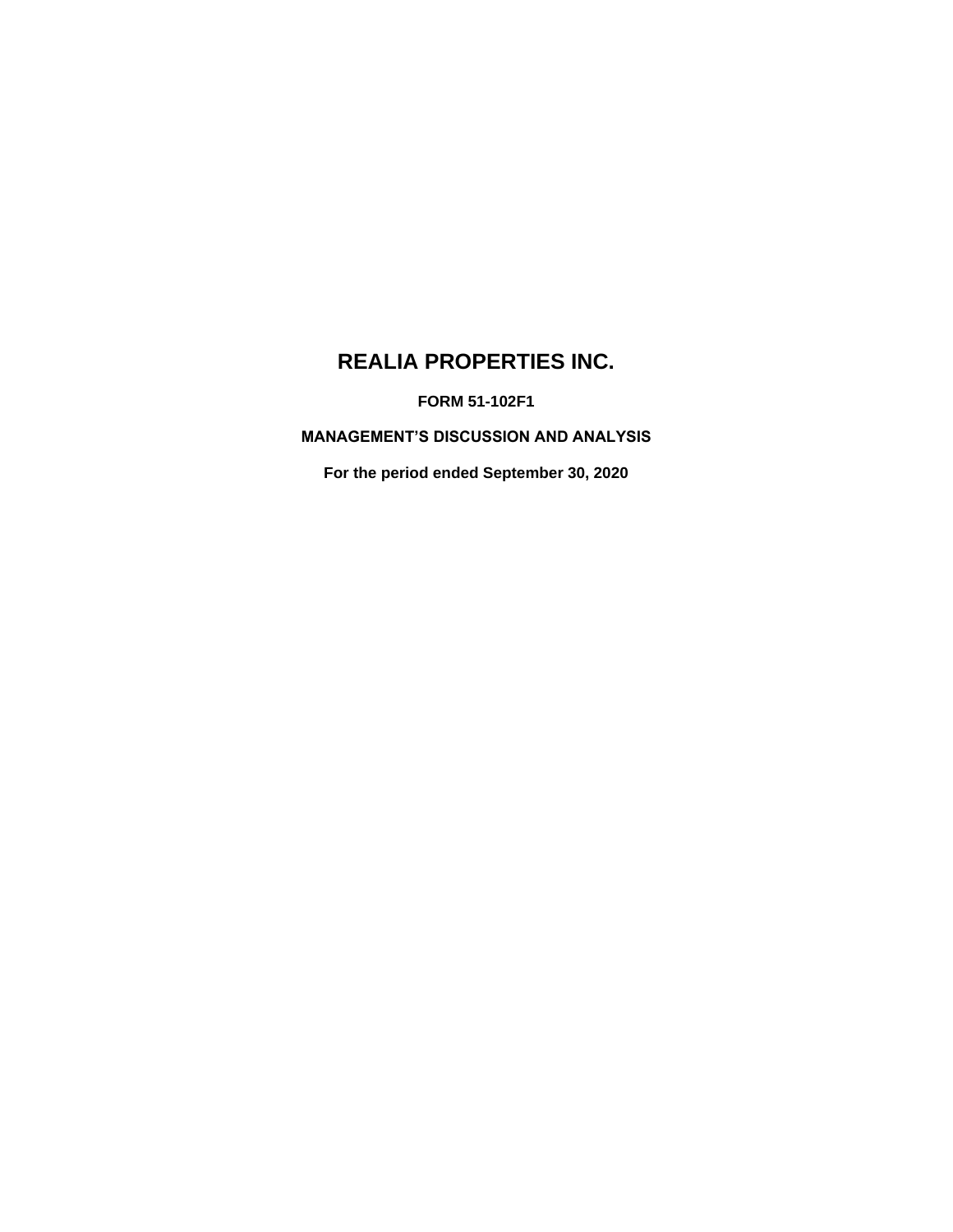## **Table of Contents**

| PROPERTY NET ASSET VALUES (NAV) AT COST COMPARED TO CURRENT MARKET |  |
|--------------------------------------------------------------------|--|
|                                                                    |  |
|                                                                    |  |
|                                                                    |  |
|                                                                    |  |
|                                                                    |  |
|                                                                    |  |
|                                                                    |  |
|                                                                    |  |
| SELECTED QUARTERLY INFORMATION - MOST RECENT EIGHT QUARTERS112     |  |
|                                                                    |  |
|                                                                    |  |
|                                                                    |  |
|                                                                    |  |
|                                                                    |  |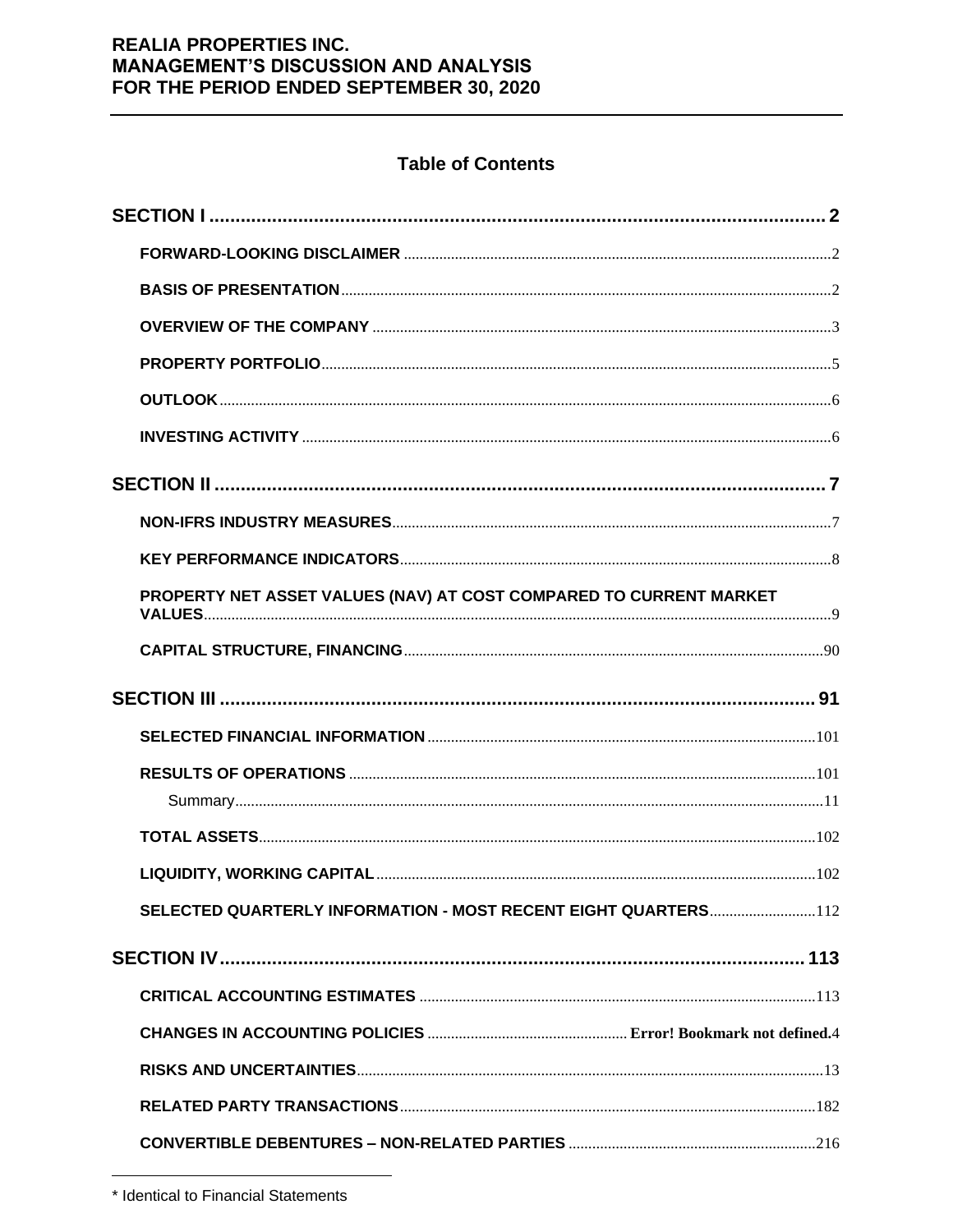| ADDITIONAL DISCLOSURE FOR VENTURE ISSUERS WITH SIGNIFICANT EQUITY INVESTEES |  |
|-----------------------------------------------------------------------------|--|
|                                                                             |  |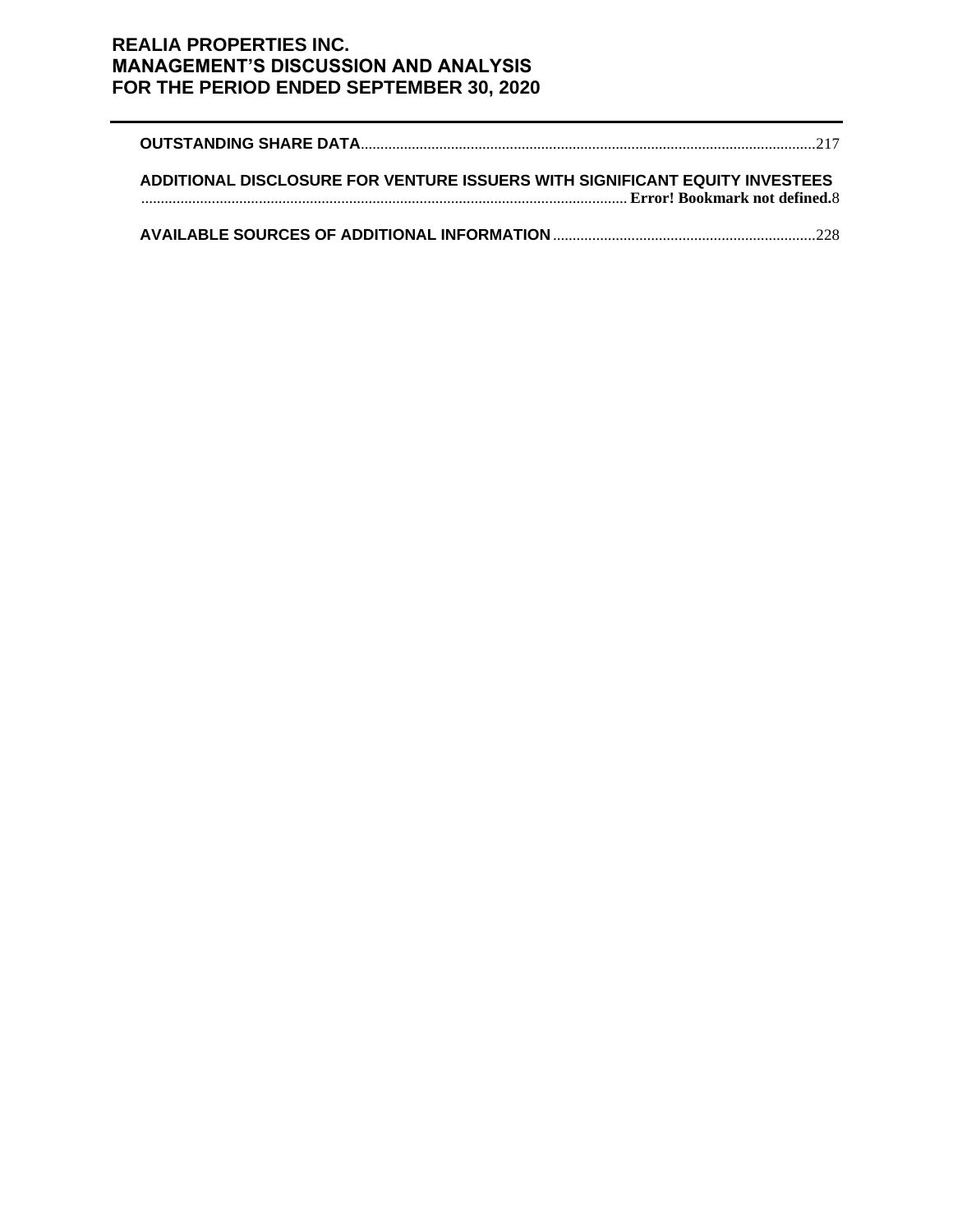### **SECTION I**

This Management's Discussion and Analysis ("MD&A") dated November 30, 2020 is in respect of the nine months period ended September 30, 2020, and should be read in conjunction with the condensed consolidated interim financial statements for the period ended September 30, 2020, together with the audited consolidated financial statements and appended notes and MD&A for the year ended December 31, 2019.

### **FORWARD-LOOKING DISCLAIMER**

This MD&A contains forward-looking statements with respect to Realia Properties Inc. (the "**Company**"), including statements that reflect management's expectations regarding the Company's real property assets, the Company's sources of funding, ongoing occupancy levels with respect to the Company's current real estate assets, the local economies in which the Company's real estate assets are located, ongoing capitalization rates and lease rates in such local economies. Wherever possible, words such as "anticipates," "will," "in the process of" and "on track to" or similar words or phrases have been used to identify such forward-looking statements. Such forward-looking statements are not historical facts, but instead reflect management's current beliefs, expectations and estimates based on information currently available to management. Such forward-looking statements include statements with respect to the potential value of the Company's assets, the Company's anticipated sources of funding, the general climate and growth of the local economies in which the Company's real estate assets are located, decreasing capitalization rates and increasing lease rates in such local economies.

Forward-looking statements are subject to significant risks, uncertainties and assumptions. Although management of the Company believes that the expectations represented in such forward-looking statements are reasonable, there can be no assurance that the expectations represented in such forwardlooking statements will prove to be correct. Some of the factors and risks which could affect future results and could cause results to differ materially from those expressed in the forward-looking statements contained herein include the impact of general economic conditions, industry conditions, interest rate fluctuations, changes in currency exchange rates, tax-related risk factors, governmental regulation, environmental risks competition from other industry participants, and the risk of fluctuation and variation in actual operating results, which variation may be material.

There can be no assurance that forward-looking statements will prove to be accurate, as actual events and future events could differ materially from those anticipated. Accordingly, readers should not place undue reliance on forward-looking statements. The forward looking-statements in this communication are made as of the date indicated above. The Company does not undertake any obligation to update any forwardlooking information or statements except as and to the extent required by applicable Canadian securities laws.

### **BASIS OF PRESENTATION**

Unless otherwise noted, all financial information has been prepared in accordance with International Financial Reporting Standards ("IFRS"). The financial information included in this MD&A for the nine months period ended September 30, 2020 includes material information up to November 30, 2020. This MD&A should be read in conjunction with the Company's condensed consolidated interim financial statements for the period ended September 30, 2020 together with the audited consolidated financial statements for the year ended December 31, 2019, available on SEDAR at [www.sedar.com.](http://www.sedar.com/)

All amounts presented in this MD&A are in Canadian dollars, unless otherwise noted.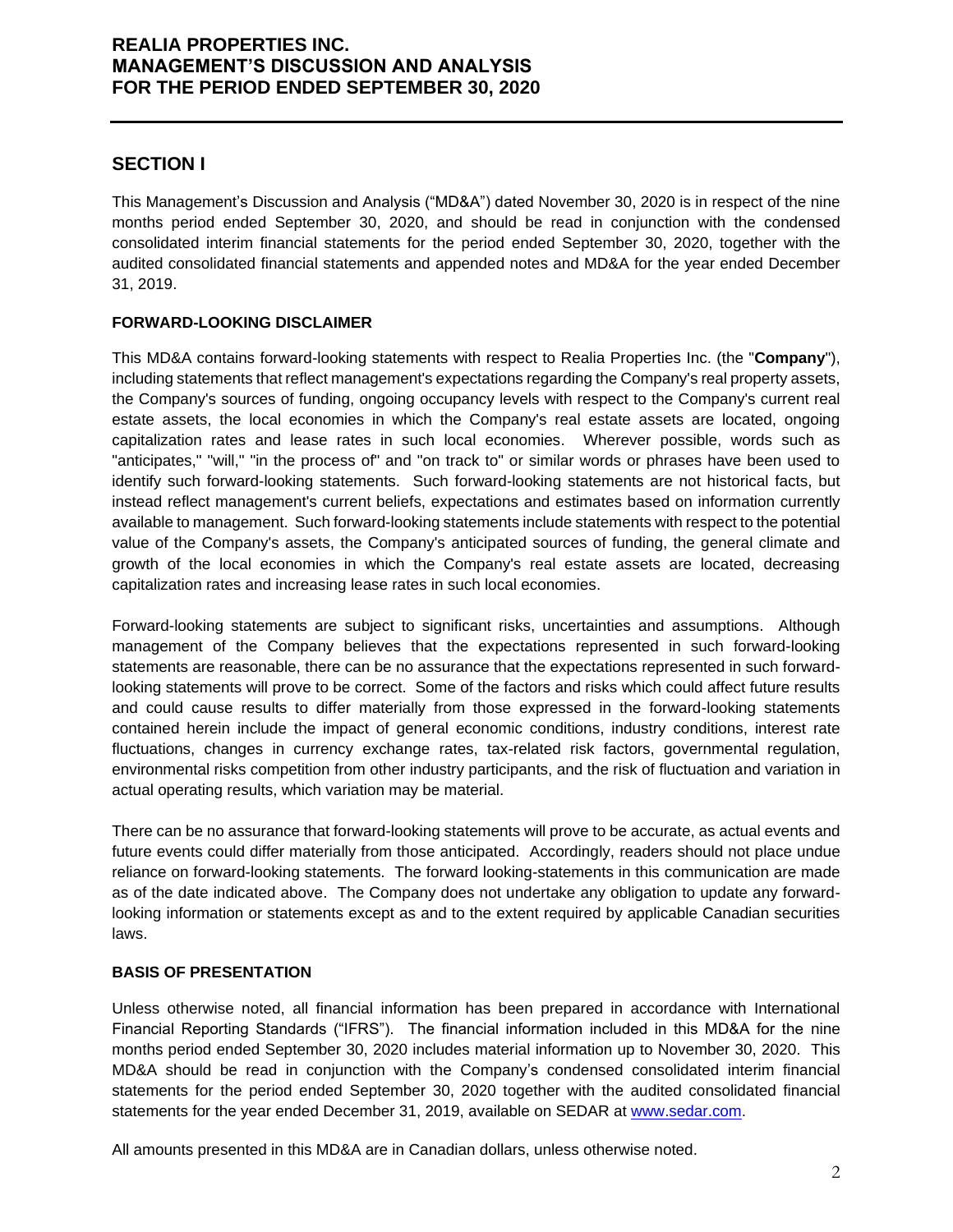#### **OVERVIEW OF THE COMPANY**

Realia Properties Inc. (formerly "Titanstar Properties Inc." and "DPVC Inc.") was incorporated under the *Canada Business Corporations Act* on June 3, 2008 and is a real estate holding company trading on the TSX Venture Exchange (the "Exchange"). The Company issued share capital and commenced operations on June 30, 2008. On September 27, 2010, the Company's shareholders passed a special resolution approving a change in the Company's name from "DPVC Inc." to "TitanStar Properties Inc.". On January 9, 2019, the company's Board of Directors passed a resolution to change the Company's name from "TitanStar Properties Inc." to "Realia Properties, Inc." which was approved at the Annual General Meeting on June 3, 2019 and approved by the TSX Venture Exchange on October 10, 2019. In relation to the new corporate name, the Company has also introduced a new web address and updated its website. The Company can now be found at www.RealiaProperties.com.

As at September 30, 2020, the Company held a 100% beneficial interest in 116<sup>th</sup> Street Centre located in Indianapolis, Indiana, a 100% beneficial interest in Metro Gateway Shopping Center located in Phoenix, Arizona, and a 99% membership interest in Martin Downs NSC LLC, a partnership which holds registered title to Martin Downs Town Center located in Palm City, Florida.

The sole business of the Company is the ownership of real property interests, consistent with a wellestablished investment policy. The Company seeks to create a portfolio of stabilized income producing real estate assets in the United States with value to be maximized through the acquisition of well-positioned quality assets where management believes there will be room to improve occupancy and increase lease rates which will each contribute to value creation.

The focus is on necessity-based neighborhood shopping centers.

In prior reporting periods, the Company made the following investments, either directly or through a subsidiary, in its interests in joint ventures and associates:

• 50% interest in each of two Nevada limited partnerships, Deer Springs Crossing, LP ("DSC LP") and LV Loan Holdings, LP ("LVLH LP")

DSC LP owned certain lands located in Las Vegas, Nevada (the "Deer Springs Property" or "DSC") and LVLH LP owned a promissory note (with respect to a loan related to the Deer Springs Property) and certain related security documents (the "Deer Springs Note"). On January 10, 2018, the Company, along with its partner Juliet, sold a portion of DSC, and as of May 21, 2018, the Company and Juliet sold their remaining interests in DSC.

• 38.4% interest in a Delaware Limited Partnership, Blue Springs Partners LP ("BSP LP")

BSP LP was formed by the Company and RED Development, the managing partner, and completed its acquisition of a commercial retail property located in Blue Springs, Missouri (the "Adams Dairy Landing") in 2013. The Adams Dairy Landing property is a 279,934 square foot retail shopping center. On August 1, 2018, Adams Dairy Landing was foreclosed by its lender upon the controlling ownership partner deciding to give back the keys rather than cure the default.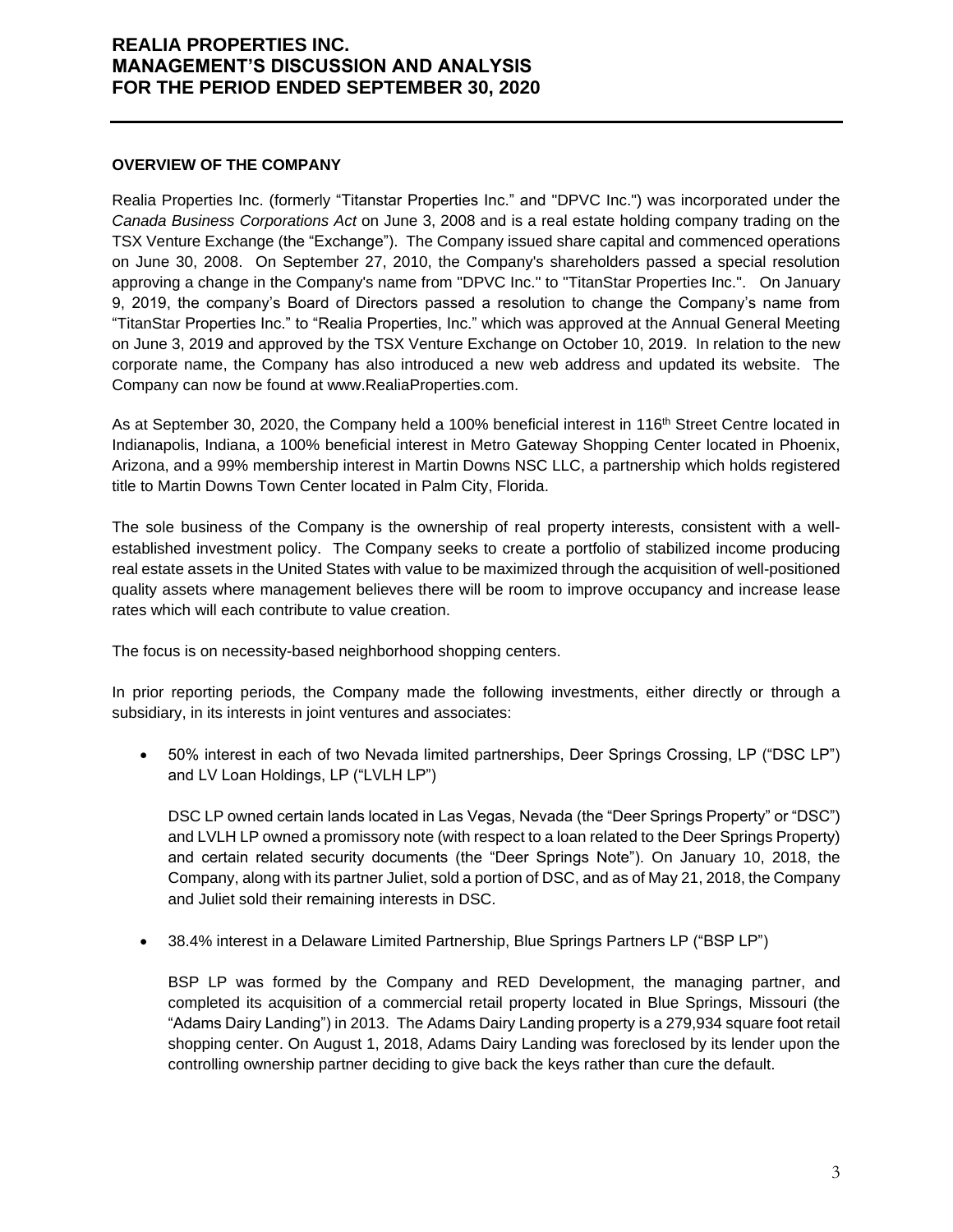• 99% beneficial interest in a Delaware LLC, Martin Downs NSC LLC

On September 2015, the Company purchased 49% ownership interest in Martin Downs NSC LLC, which holds Martin Downs Town Center ("Martin Downs"), a 36,252 square foot, 97% leased neighborhood retail shopping center located in Palm City, Florida. On August 31, 2018 and October 17, 2018, the Company acquired an additional 9% and 41% ownership interest in the property, respectively.

• 100% beneficial interest in a Nevada LLC, TSP Metro Gateway, LLC

TSP Metro Gateway, LLC was formed by the Company and completed its acquisition of a commercial retail property located in Phoenix, Arizona (the "Metro Gateway") in 2016. Metro Gateway is a 67,793 square foot retail shopping center. It is currently 98% leased.

• 100% beneficial interest in a Nevada LLC, TSP 116 Street, LLC

`

TSP 116th Street, LLC was formed by the Company and completed its acquisition of a commercial retail property located in Indianapolis, Indiana (the "116<sup>th</sup> Street") in 2016. 116<sup>th</sup> Street is a 44,854 square foot retail shopping center. It is currently 87% leased.

A detailed description of each property interest owned through subsidiaries or joint ventures of the group follows below.

On July 19, 2018, the Company announced that a Notice of Civil Claim has been filed with the Supreme Court of British Columbia by its former directors and certain entities owned by the former directors against the Company and certain of its current shareholders and directors with respect to an alleged breach of the Shareholder Agreement between the former directors of the Company and the Company; and an alleged breach of the Trade-Name License Agreement and the Domain Name License Agreement between the Company and a company owned by one of the former directors of the Company. On September 20, 2019, the Company settled the litigation. The settlement agreement provided, among other things, for a payment by the Company of approximately \$1.25 million to repay loans made by the former directors and to settle all claims. The settlement was made without any admission of liability.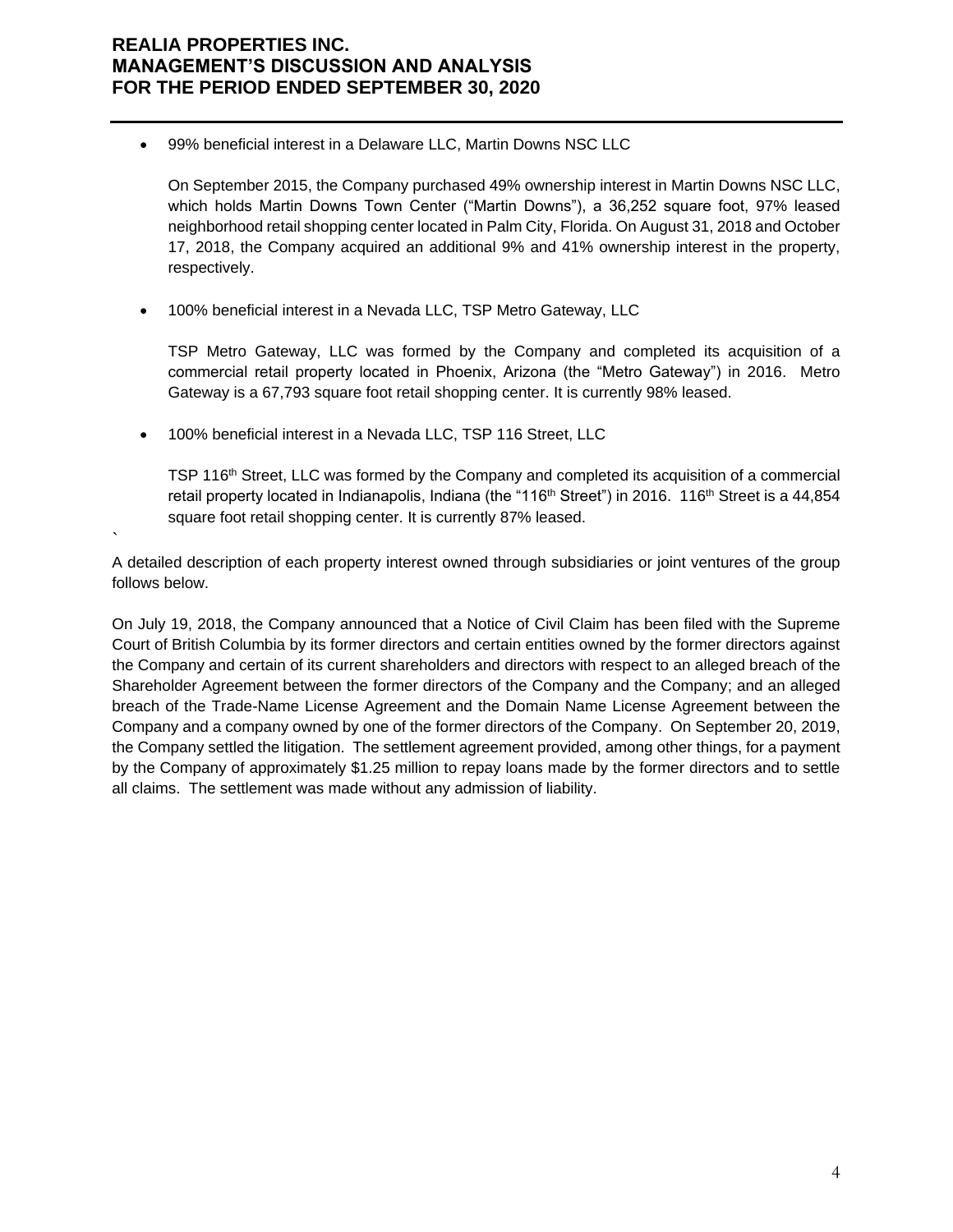#### **PROPERTY PORTFOLIO**

#### **Overview**

As at September 30, 2020, the Company's real estate portfolio consisted of three properties. The details of each property as at the date of this MD&A are as follows:

| Property                                                                | <b>Date Acquired</b> | %    | <b>Purchase</b><br>Price<br>$(USD)^{(1)}$ | Lot<br>Size<br>(acres) | <b>Gross</b><br>Leasable<br>Area<br>(sq ft) | Built/<br>renovated | <b>Major Tenants</b>                                                                    | Occupancy |
|-------------------------------------------------------------------------|----------------------|------|-------------------------------------------|------------------------|---------------------------------------------|---------------------|-----------------------------------------------------------------------------------------|-----------|
| Martin Downs <sup>(2)</sup><br><b>Town Center</b><br>(Palm City, FL)    | September 2015       | 99%  | 11.5 million $(3)$                        | 7.49                   | 36.252                                      | 2006                | • Panera Bread<br>$\cdot$ BB & T<br>• Sun Trust Bank<br>• Edward Jones                  | 97%       |
| Metro Gateway <sup>(4)</sup><br><b>Shopping Center</b><br>(Phoenix, AZ) | March 2016           | 100% | 9.1 million                               | 6.46                   | 73.146                                      | 1978/1986           | • Planet Fitness<br>• Laser Quest<br>• Dart Bar<br>• Domino's Pizza                     | 98%       |
| 116 <sup>th</sup> Street<br>Center $(5)$<br>(Indianapolis, IN)          | August 2016          | 100% | 9.825 million                             | 3.97                   | 44.839                                      | 2007/2008           | • Fred Astaire Dance<br>• Upland Brewing Co.<br>• Sylvan Learning<br>• Caliente Mexican | 87%       |

Notes:

(1) Subject to customary closing adjustments.

- (2) Martin Downs is owned directly by Martin Downs NSC LLC. The Company owns 99% beneficial interest through its subsidiary Realia Properties US.
- (3) The Company initially acquired its 49% ownership interest based on the purchase and sales agreement price of \$11.5MM. The acquisition of the additional 41% interest from Inovalis City Center Retail Fund was based on the \$11.5MM price per the PSA. The acquisition of the 9% was based on an agreed upon value of \$1.0M.
- (4) Metro Gateway is owned directly by TSP Metro Gateway LLC, a Nevada LLC. The Company owns a 100% beneficial interest through its subsidiary, Realia US, Inc.
- (5) 116<sup>th</sup> Street is owned directly by TSP 116<sup>th</sup> Street, LLC, a Nevada LLC. The Company owns a 100% beneficial interest through its subsidiary, Realia US, Inc.

### *Martin Downs Town Center*

Martin Downs Town Center is a 36,252 square foot neighborhood retail shopping center located in Palm City, Florida, covering a total site area of 7.6 acres. The center was built in 2006 and as of the date of this MD&A is 97% leased, shadow anchored by a Publix supermarket. The center has a variety of retail tenants including Panera Bread, BB & T (Trust Company), Sun Trust Bank, Edward Jones, Dunkin' Donuts, Olympic Diner, Hokkaido Hibachi and Sushi, and others.

Pursuant to the terms of the acquisition, the sellers received US\$2.369 million in exchange for the Company's acquisition of an initial 49% interest in the joint venture. Consideration and closing costs for the acquisition were paid by issuing common shares of the Company. The property was independently appraised at US\$12.5 million and the transaction was concluded based on a property value of US\$11.5 million. Prior to the acquisition, the center was 90% owned by an affiliate of Inovalis, Inovalis City Center Retail Fund Inc. and 10% owned by Martin Downs GP LLC. The Company acquired its interest from Inovalis City Center Retail Fund Inc.

On August 31, 2018, the Company acquired an additional 9% ownership interest from Martin Downs GP LLC for \$1,302,000 (US\$1,000,000), which is still outstanding as at September 30, 2020.

On October 17, 2018, the Company acquired an additional 41% interest from Inovalis City Center Retail Fund Inc. The acquisition was a result of the Company exercising an option from the original 2015 Purchase and Sales agreement. In consideration for the acquisition cost of \$3,710,875, the Company issued 38,459,269 common shares as at February 22, 2019. As of October 17, 2018, the Company holds 99% in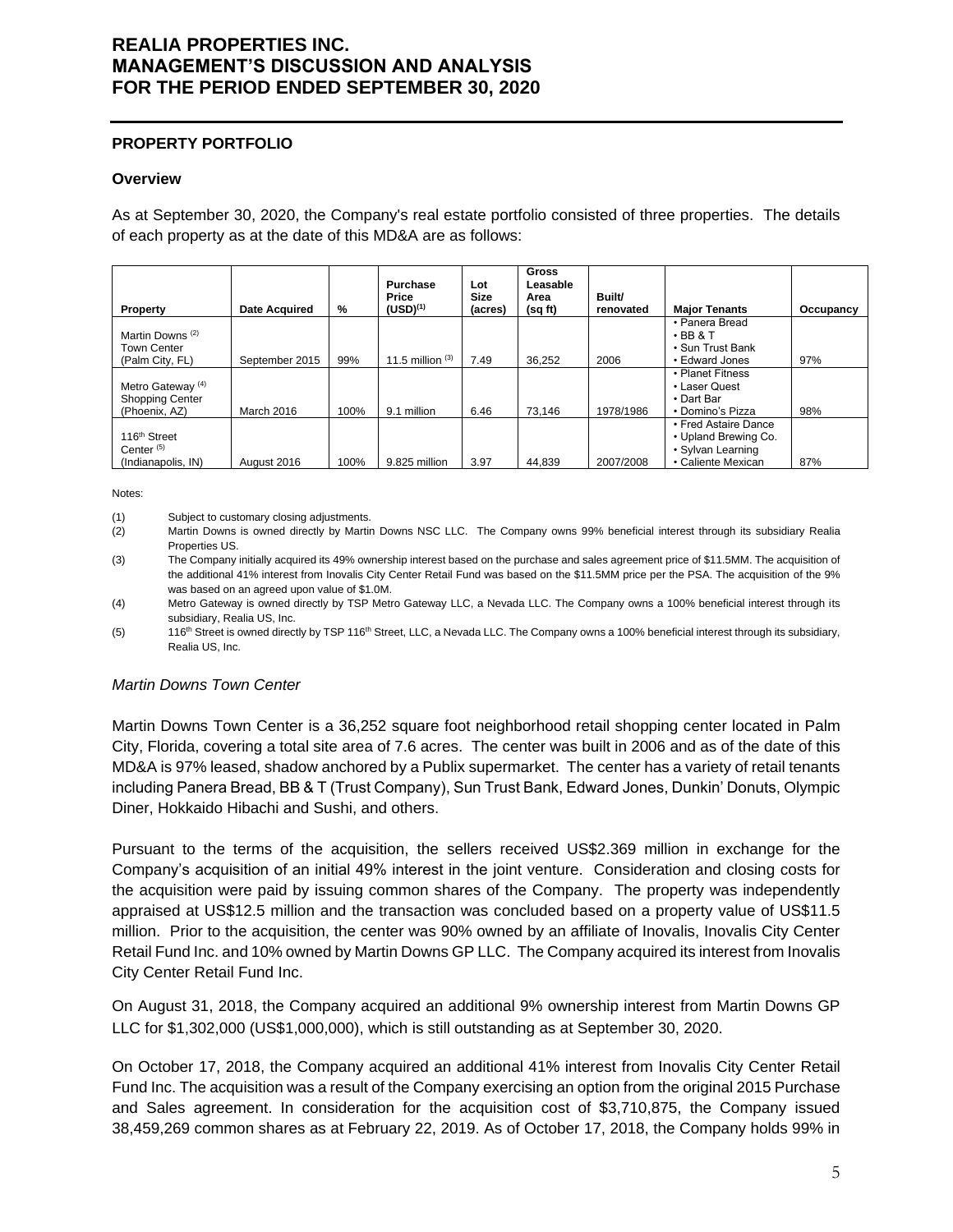Martin Downs NSC, LLC and therefore, is deemed to have acquired control and therefore begin to consolidate Martin Downs NSC, LLC at the time of the acquisition of the additional 41% interest.

Martin Downs Town Center is managed by NAI Southcoast at market management fees rates. These management fees are operating expenses recoverable from tenants.

#### *Metro Gateway Shopping Center*

Metro Gateway is a 73,146 square foot community center located in Phoenix, Arizona on approximately 6.4 acres. As of the date of this MD&A is 98% leased. The well-located, stabilized shopping center is comprised of a complimentary mix of long-term leased tenants including Planet Fitness, Laser Quest and Dart Bar.

The acquisition cost of US\$9,100,000 was financed, in part, through a first mortgage deed of US\$6,080,000. The remainder of the acquisition cost was funded from proceeds of the convertible debenture private placement of an aggregate principal amount of \$4,500,000 of 8% convertible unsecured subordinated debentures.

Metro Gateway is managed by Mutual Property Advisors, at market management fees rates. The management fees are recorded as operating expenses and are recoverable from tenants.

### *116th Street Centre*

116th Street Centre is a 44,839 square foot retail center located in Indianapolis, Indiana on approximately 3.97 acres. As of the date of this MD&A it is 87% leased. The well-located, stabilized shopping center is comprised of a complimentary mix of long-term leased tenants including Sylvan Learning, Fred Astaire Dance Studio, Caliente Mexican Grill, Meridian Design Group and Upland Brewing Co. A number of initiatives are currently close to concluding to fill two recent vacancies of 2,335 and 1,696 square feet.

The acquisition cost of US\$9,825,000 was financed in part through a first mortgage of US\$6,975,750 with the remainder provided by US\$2,515,512 of proceeds from the sale of the Company's interests in Swanway and San Tan joint ventures, and the bridge loans provided 50% by TitanStar Finance Inc., a Company of which the former Chairman is a principal, and 50% by a private company owned by a former director of the Company.

116th Street Centre is managed by McCrea Property Group, at market management fees rates. The management fees are recorded as operating expenses and are recoverable from tenants.

### **OUTLOOK**

The Company owns interest in three neighborhood shopping centers. The Company anticipates selling a portion of its interest in the assets to repay the outstanding corporate debts as they come due.

#### **INVESTING ACTIVITY**

No new investments or letters of intent were entered into during the period ended September 30, 2020.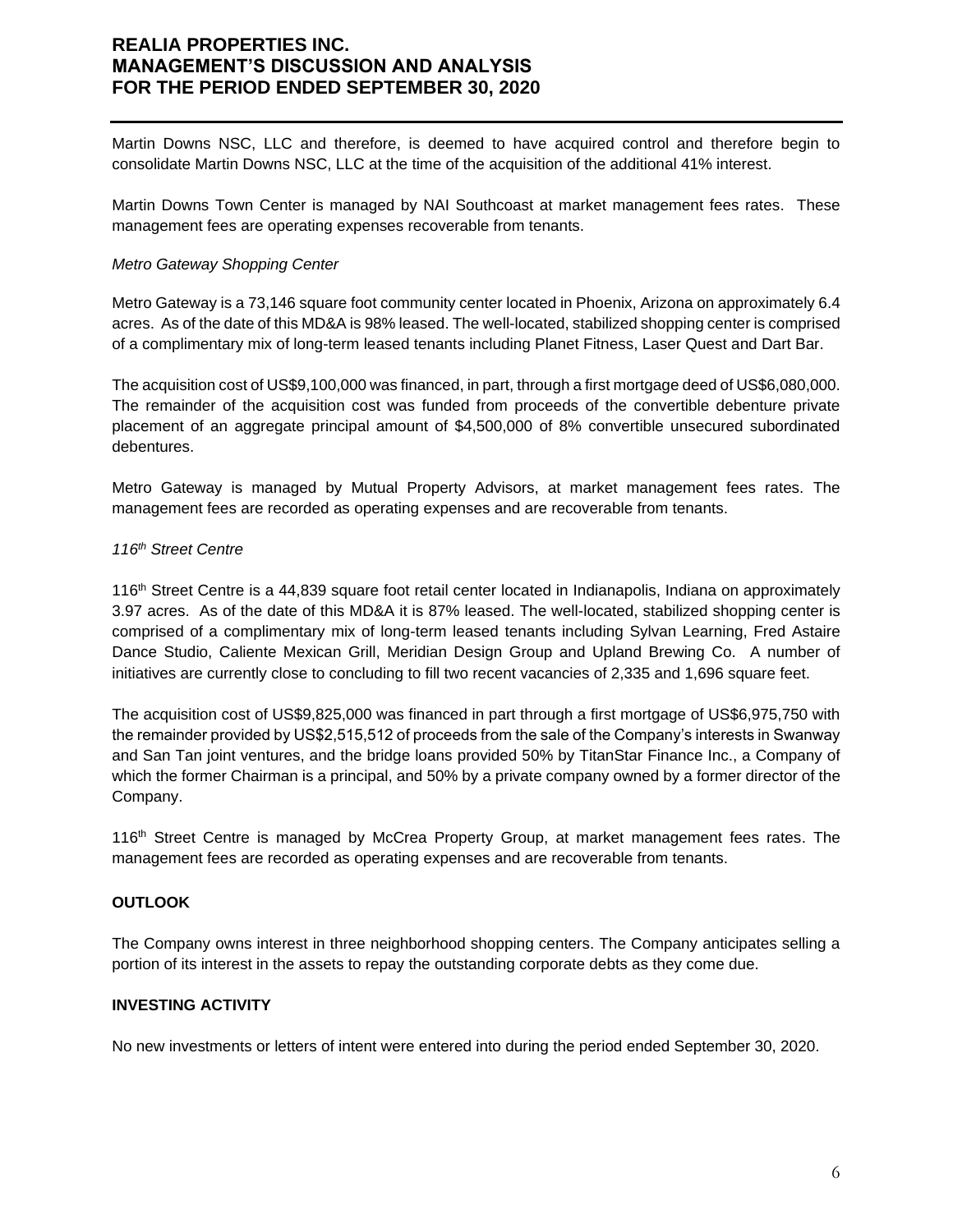## **SECTION II**

### **NON-IFRS INDUSTRY MEASURES**

The Company has included certain non-IFRS measures throughout this MD&A. Management believes that in addition to conventional measures prepared in accordance with IFRS, investors in the real estate industry use these non-IFRS financial measures to evaluate the Company's performance, ability to generate cash flows and financial condition. Accordingly, these non-IFRS financial measures are intended to provide additional information and should not be considered in isolation or as a substitute for performance measures prepared in accordance with IFRS. The non-IFRS financial measures do not have standardized meanings and may not be comparable to measures used by other issuers in the real estate industry or other industries. The non-IFRS financial measures noted in this MD&A are as follows and include definitions:

a) Adjusted Funds From Operations ("AFFO")

NOI less debt service loan reserves and non-recoverable operating expenses including owner's expenses.

b) AFFO Company

AFFO less cash cost of corporate debt and G & A expenses.

c) Debt Coverage Ratio

NOI divided by mortgage cost (principal and interest).

d) Debt to Gross Book Value

Principal balance of outstanding mortgage divided by original acquisition cost of properties.

e) Debt to Gross Book Value (Company)

All mortgage and corporate debt divided by original acquisition cost of properties.

f) Interest Coverage Ratio (Company)

NOI divided by all mortgage and corporate debt.

g) Net Asset Value Table (page 10)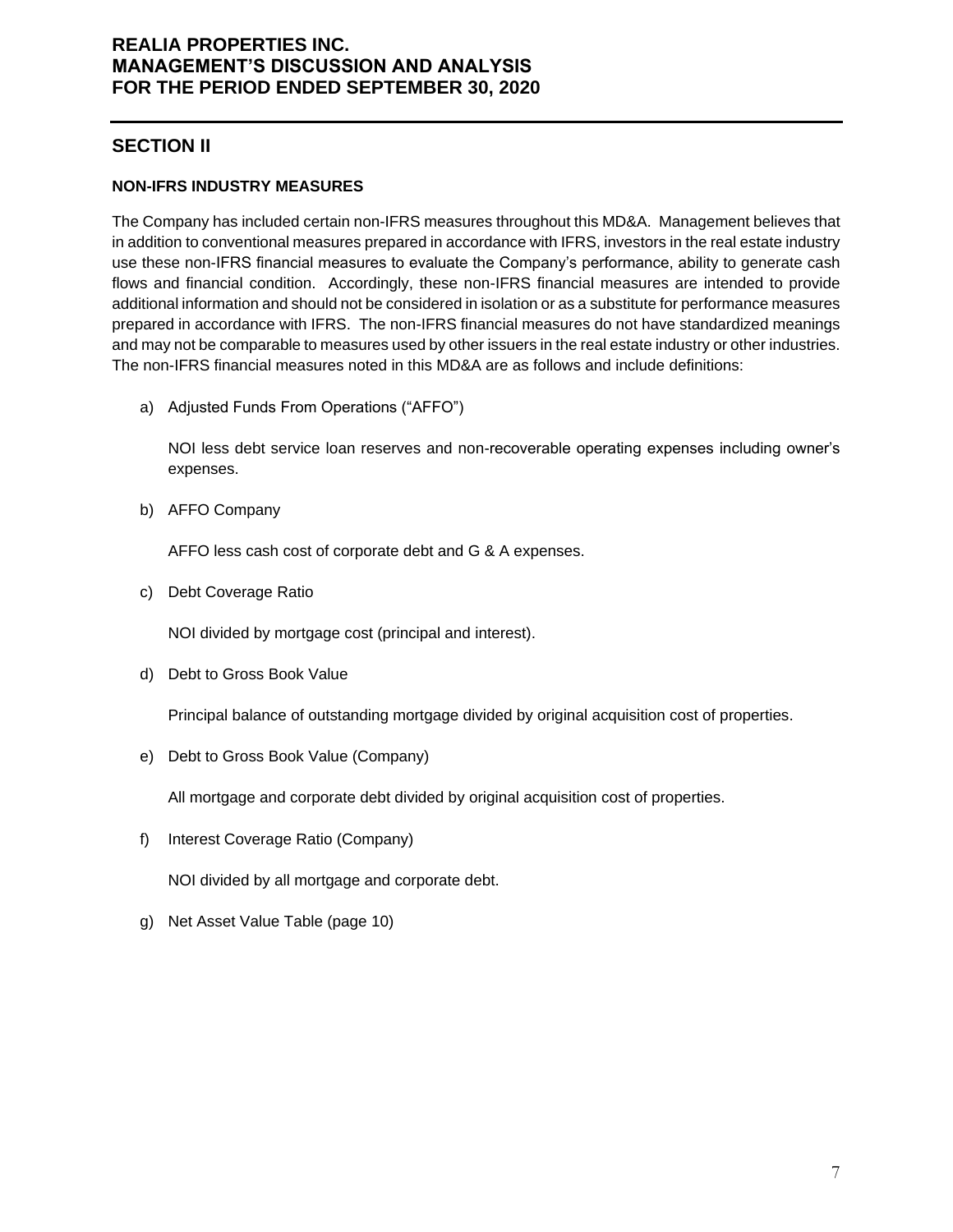### **KEY PERFORMANCE INDICATORS**

| Period ended September 30, 2020                                                  | <b>Martin</b><br><b>Downs</b> | Metro<br>Gateway | 116 <sup>th</sup><br><b>Street</b> | Corporate<br><b>Debt</b> | G&A        | <b>Total</b>            |
|----------------------------------------------------------------------------------|-------------------------------|------------------|------------------------------------|--------------------------|------------|-------------------------|
| <b>Property Related</b>                                                          |                               |                  |                                    |                          |            |                         |
| <b>NOI</b>                                                                       | 1,067,780                     | 886,004          | 646,471                            |                          |            | 2,600,255               |
| <b>AFFO</b>                                                                      | 305,109                       | 528,865          | 301,917                            |                          |            | 1,135,891               |
| Occupancy                                                                        | 97%                           | 98%              | 87%                                |                          |            | 94% (1)                 |
| Debt Coverage Ratio                                                              | 1.64                          | 2.09             | 1.45                               |                          |            | $1.71^{(1)}$            |
| % of Property Costs Recovered                                                    | 125%                          | 117%             | 93%                                |                          |            | 111% (1)                |
| Debt to Gross Book Value                                                         | 59%                           | 64%              | 67%                                |                          |            | 63% (1)                 |
| Weighted Average Lease Term to Maturity<br>(in years) (excludes renewal options) | 3.61                          | 2.66             | 4.26                               |                          |            | 3.32(1)                 |
| Mortgage Interest Rate                                                           | 7.08%                         | 5.55%            | 4.78%                              |                          |            | $5.82\%$ (1)            |
| <b>Combined Property and Corporate</b>                                           |                               |                  |                                    |                          |            |                         |
| <b>NOI</b>                                                                       | 1,067,780                     | 886,004          | 646,471                            |                          |            | 2,600,255               |
| <b>AFFO</b>                                                                      | 305,109                       | 528,865          | 301,917                            | (307, 946)               | (435, 171) | 392,774                 |
| <b>AFFO Per Share</b>                                                            |                               |                  |                                    |                          |            | 0.00                    |
| Interest Coverage Ratio Property and<br>Corporate Debt                           |                               |                  |                                    |                          |            | 1.48                    |
| Debt to Gross Book Value                                                         |                               |                  |                                    |                          |            | 68% (1)                 |
| Weighted Average Interest Rate                                                   |                               |                  |                                    |                          |            | $6.54\%$ <sup>(1)</sup> |

(1) Weighted-average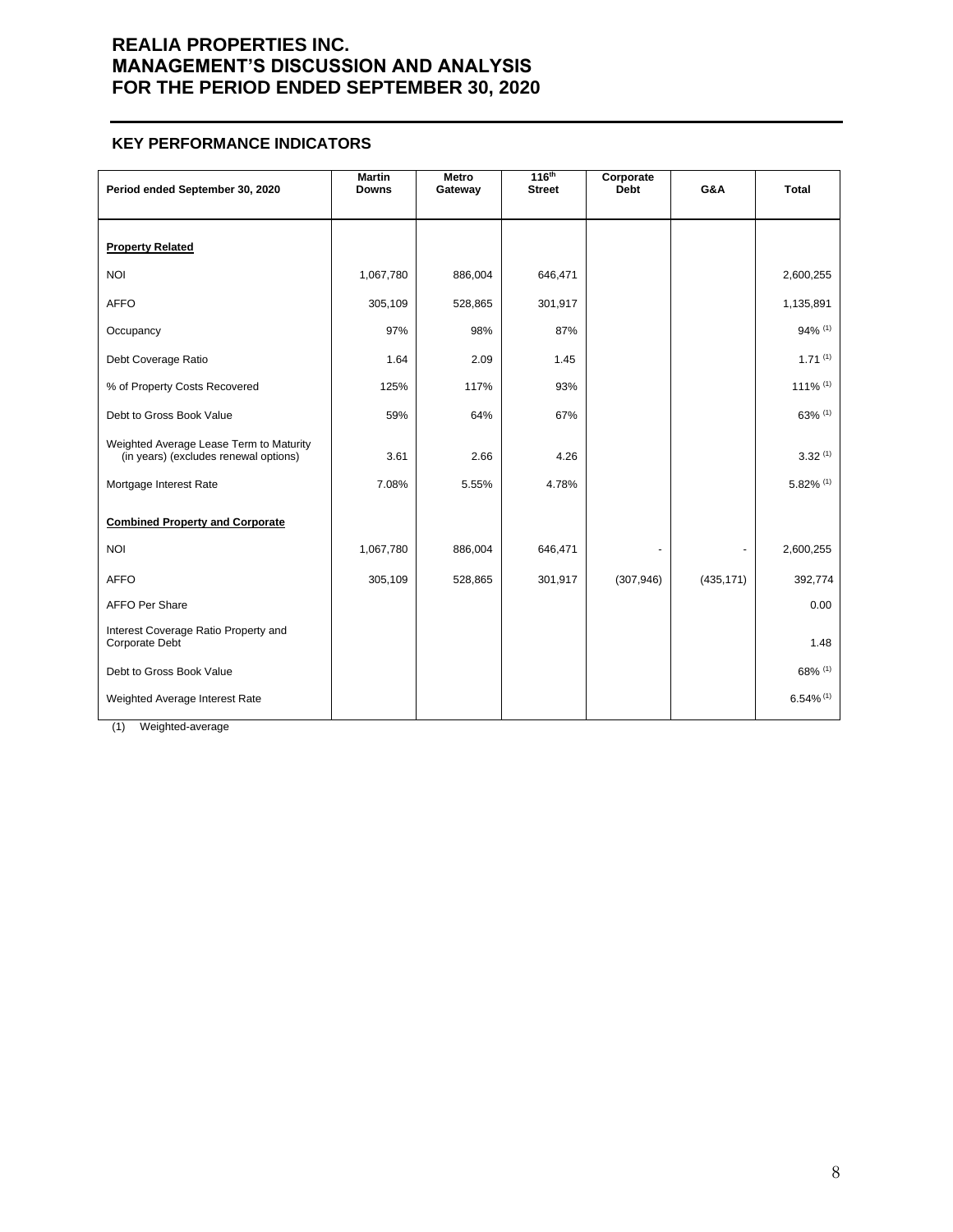### **PROPERTY NET ASSET VALUES (NAV) AT COST COMPARED TO CURRENT MARKET VALUES**

The Net Asset Value Table is intended to illustrate the change in value of properties since they were acquired, net of the face value of mortgages and non-property debt. The property cost is the contracted purchase price without adjustments for transaction costs, depreciation and amortization. These measures are not recognized measures under GAAP or IFRS but are intended to provide readers with guidance of the trend in the asset values of the properties and the net asset values after debt since acquisition on a simplified basis.

|                                   | <b>AT COST</b> |            |       |   |            |    |               | AT VALUE as at September 30, 2020 |                 |       |   |                   |   |                 |     |
|-----------------------------------|----------------|------------|-------|---|------------|----|---------------|-----------------------------------|-----------------|-------|---|-------------------|---|-----------------|-----|
|                                   |                |            |       |   |            |    | @1.3319       |                                   |                 |       |   |                   |   | @\$1.3319       |     |
|                                   |                | Cost in    | %     |   | Cost in    |    | Cost in       |                                   | <b>Value in</b> | %     |   | <b>Value in</b>   |   | <b>Value in</b> |     |
|                                   |                | US\$       | Own   |   | US\$       |    | CAD\$         |                                   | US\$            | Own   |   | US\$              |   | CAD\$           |     |
| Martin Downs \$                   |                | 11,500,000 | 0.990 | S | 11,385,000 | -S | 15, 163, 682  | S                                 | 13,700,000      | 0.990 | S | $13,563,000$ \ \$ |   | 18,064,560 (1)  |     |
| Metro Gateway                     |                | 9,100,000  | 1.000 |   | 9,100,000  |    | 12,120,290    |                                   | 9,560,000       | 1.000 |   | 9,560,000         |   | 12.732.964      | (2) |
| 116th Street                      |                | 9.825.000  | 1.000 |   | 9,825,000  |    | 13,085,918    |                                   | 9.730.000       | 1.000 |   | 9,730,000         |   | 12,959,387      | (3) |
| <b>Total Cost and Value \$</b>    |                | 30,425,000 |       |   | 30,310,000 | S  | 40,369,889    | S                                 | 32,990,000      |       | S | $32,853,000$ \ \$ |   | 43,756,911      |     |
|                                   |                |            |       |   |            |    |               |                                   |                 |       |   |                   |   |                 |     |
|                                   |                | Debt in    | %     |   | Debt in    |    | Cost in       |                                   | Debt in         | %     |   | Debt in           |   | Debt in         |     |
|                                   |                | US\$       | Own   |   | US\$       |    | CAD\$         |                                   | US\$            | Own   |   | US\$              |   | CAD\$           |     |
| Martin Downs S                    |                | 9,000,000  | 0.990 | S | 8,910,000  | S  | 11,867,229    | S                                 | 9,000,000       | 0.990 | s | $8.910.000$   \$  |   | 11,867,229      |     |
| Metro Gateway                     |                | 5,785,540  | 1.000 |   | 5,785,540  |    | 7,705,761     |                                   | 5,781,077       | 1.000 |   | 5,781,077         |   | 7,699,816       |     |
| 116th Street                      |                | 6,654,021  | 1.000 |   | 6,654,021  |    | 8,862,491     |                                   | 6,619,763       | 1.000 |   | 6,619,763         |   | 8,816,862       |     |
| <b>Total Real Estate Debtl \$</b> |                | 21,439,561 |       | S | 21,349,561 | S  | 28,435,480    | S                                 | 21,400,840      |       | S | 21,310,840        | S | 28,383,908      |     |
|                                   |                |            |       |   |            |    |               |                                   |                 |       |   |                   |   |                 |     |
| Real estate leverage              |                |            |       |   | 70.44%     |    | 70.44%        |                                   |                 |       |   | 64.87%            |   | 64.87%          |     |
|                                   |                |            |       |   |            |    |               |                                   |                 |       |   |                   |   |                 |     |
| <b>Total Non-Real Estate Debt</b> |                |            |       |   |            |    | 8,111,178     |                                   |                 |       |   |                   |   | 8,111,178       |     |
| <b>NAV</b>                        |                |            |       |   |            | S  | 3,823,231     |                                   |                 |       |   |                   | S | 7,261,825       |     |
|                                   |                |            |       |   |            |    |               |                                   |                 |       |   |                   |   |                 |     |
| Shares outstanding                |                |            |       |   |            |    | 255, 221, 137 |                                   |                 |       |   |                   |   | 255, 221, 137   |     |
|                                   |                |            |       |   |            |    |               |                                   |                 |       |   |                   |   |                 |     |
| <b>NAV per share</b>              |                |            |       |   |            | S  | 0.01498       |                                   |                 |       |   |                   |   | 0.02845         |     |

Market values are based on management estimates unless appraisal values are referenced.

(1) US\$13,700,000 per NAI Southcoast Broker Opinion of Value dated April 8, 2020.

(2) US\$9,560,000 per CBRE summary valuation dated March 25, 2020.

(3) US\$9,730,000 per CBRE In-Place Analysis dated March 18, 2020.

### **CAPITAL STRUCTURE, FINANCING**

The Company's objectives when managing capital of \$41,524,518 (2019 - \$38,988,532), which is share capital, contributed surplus, equity component of convertible debentures, accumulated other comprehensive income, deficit, notes payable, mortgages payable, due to related parties, convertible debentures and long-term debt, are to safeguard its ability to continue as a going concern, so that it can continue to provide returns for shareholders and benefits for other stakeholders, and to provide an adequate return to shareholders by pricing products and services commensurately with the level of risk.

The Company sets the amount of capital in proportion to risk. The Company manages the capital structure and makes adjustments to it in light of changes in economic conditions and the risk characteristics of the underlying assets. In order to maintain or adjust the capital structure, the Company may adjust the amount of dividends paid to shareholders, return capital to shareholders, issue new common shares, or sell assets to reduce debt.

The Company monitors capital from time-to-time using a variety of measures. Monitoring procedures are typically performed as a part of the overall management of the Company's operations. The Company's strategy during the period, which was unchanged from the prior period, was to maintain its ability to secure access to financing at a reasonable cost. The requirements and terms of sources of capital cannot be predicted and change in ways the Company cannot predict.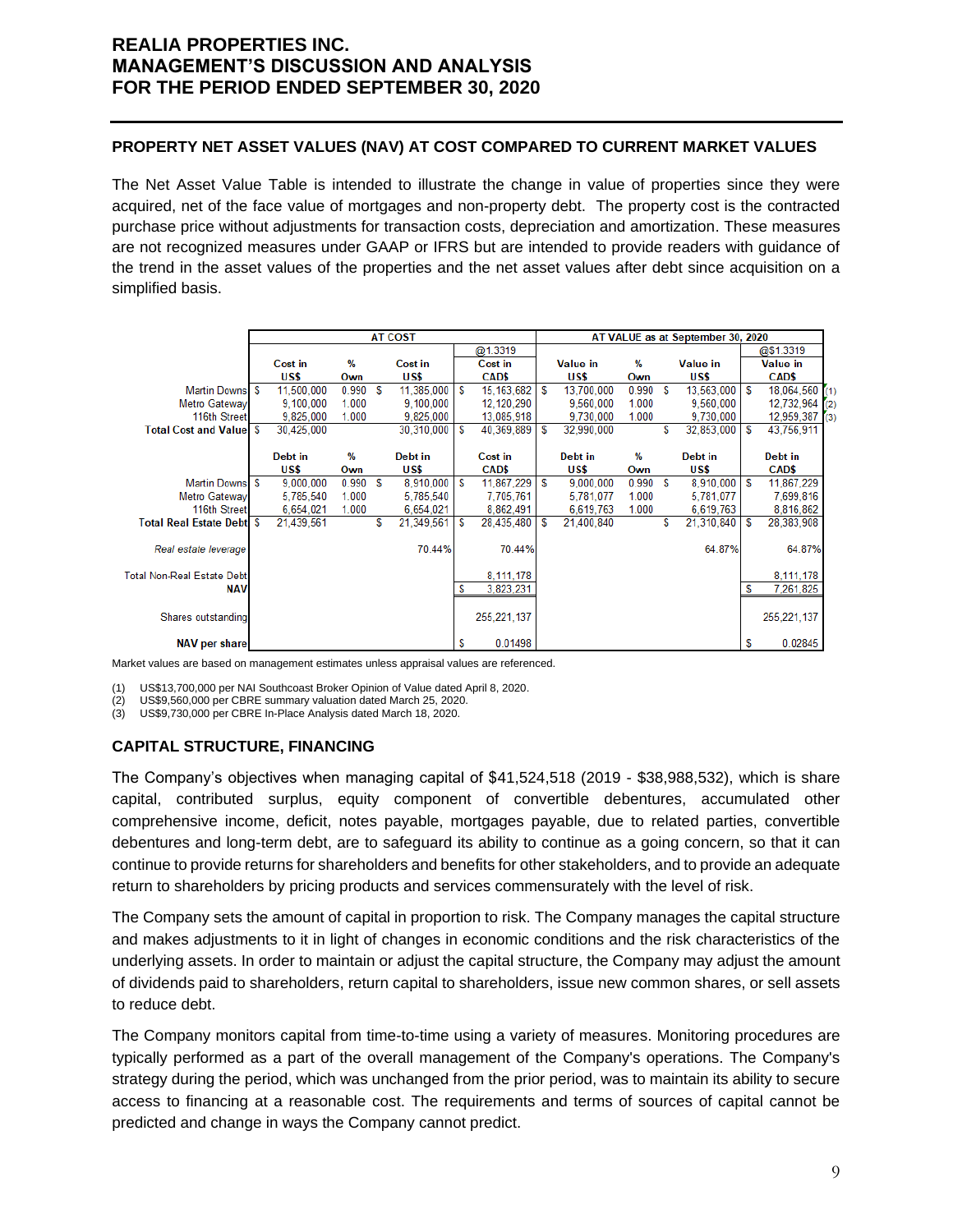### **SECTION III**

#### **SELECTED FINANCIAL INFORMATION**

A summary of selected financial information for the period ended September 30, 2020 and 2019 is as follows:

|                                                | Three months ended September 30, |                | Nine months ended September 30, |              |
|------------------------------------------------|----------------------------------|----------------|---------------------------------|--------------|
|                                                | 2020                             | 2019           | 2020                            | 2019         |
| Rental income and recoveries                   | 1.070.199                        | \$1.160.008    | \$3,487,163                     | \$3.521.258  |
| Net income (loss)                              | (426,164)                        | (963, 837)     | (685, 475)                      | (2,327,860)  |
| Comprehensive income (loss)                    | (234,440)                        | (1,038,297)    | (988, 725)                      | (1,833,277)  |
| Net income (loss) per share, basic and diluted | 0.00                             | 0.00           | (0.00)                          | (0.01)       |
| Total assets                                   | 42.582.990                       | 41,042,513     | 42,582,990                      | 41,042,513   |
| Working capital deficiency                     | (26,047,980)                     | (13, 815, 812) | (26,047,980)                    | (13,815,812) |

The Company has a lower net loss in the period September 30, 2020 than in comparable period due higher legal fees incurred in 2019, a write-off of old liabilities to miscellaneous income, and lower depreciation expense as intangible assets get fully amortized. The increase in comprehensive income is mostly due to the weakening of the Canadian dollars (2020 – 1.3319 vs 2019 – 1.3241). The increase in working capital deficiency is due to Metro Gateway mortgage maturing within twelve months.

### **RESULTS OF OPERATIONS**

#### **Summary**

|                                                           |                 | Three months ended September 30, | Nine months ended September 30, |                 |  |  |  |
|-----------------------------------------------------------|-----------------|----------------------------------|---------------------------------|-----------------|--|--|--|
|                                                           | 2020            | 2019                             | 2020                            | 2019            |  |  |  |
| Revenue                                                   |                 |                                  |                                 |                 |  |  |  |
| Rental income and recoveries <sup>(1)</sup>               | \$<br>1,070,199 | \$<br>1,160,008                  | \$<br>3,487,163                 | 3,521,258<br>S. |  |  |  |
| Property operating expenses                               |                 |                                  |                                 |                 |  |  |  |
| Operating and leasing expenses <sup>(1)</sup>             | (339, 264)      | (416, 905)                       | (1,029,197)                     | (1, 109, 138)   |  |  |  |
| Earnings from property operations                         | 730,935         | 743,103                          | 2,457,966                       | 2,412,120       |  |  |  |
| Other revenues (expenses)                                 |                 |                                  |                                 |                 |  |  |  |
| General and administrative (2)                            | (82, 852)       | (351, 621)                       | (307, 946)                      | (916, 440)      |  |  |  |
| Depreciation (1) (3)                                      | (373, 925)      | (436, 108)                       | (1, 157, 006)                   | (1,591,943)     |  |  |  |
| Net finance costs                                         | (631, 845)      | (656, 025)                       | (1,937,437)                     | (1,972,477)     |  |  |  |
| Gain on write-off of financial liabilities <sup>(4)</sup> |                 |                                  | 337,236                         |                 |  |  |  |
| Loss on settlement of dispute                             |                 | (289, 955)                       |                                 | (289, 955)      |  |  |  |
| Foreign exchange gain (loss) (1)                          | (68, 477)       | 26,769                           | (78, 288)                       | 30,835          |  |  |  |
|                                                           | (1, 157, 099)   | (1,706,940)                      | (3, 143, 441)                   | (4,739,980)     |  |  |  |
| Income (loss) for the period                              | (426, 164)      | (963, 837)                       | (685, 475)                      | (2,327,860)     |  |  |  |

- 1. Lower rental income and recoveries, lower operating and leasing expenses, lower depreciation and foreign exchange loss in the current period due to the weakening of Canadian dollar in 2020.
- 2. General and administrative expenses are higher in 2019 primary due to increased legal services.
- 3. Depreciation in 2020 is lower due to some assets fully amortized in 2020.
- 4. Write off of liabilities from 2014 and 2015.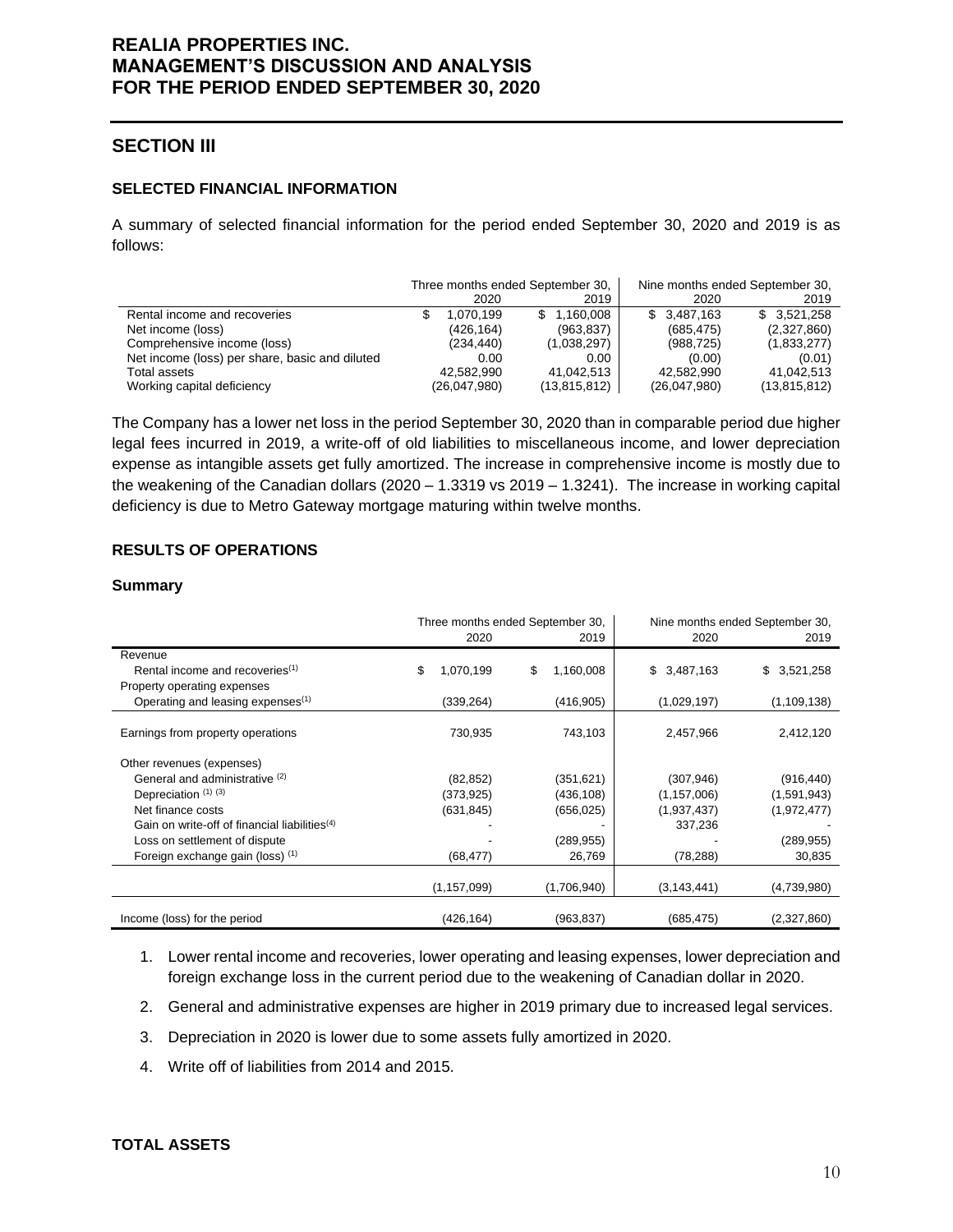Total assets as at September 30, 2020 included \$38,478,816 of investment properties, \$1,336,979 of mortgage reserve funds, \$1,920,876 of cash, \$743,462 of accounts receivable and \$102,856 of prepaid expenses and deposits.

### **LIQUIDITY, WORKING CAPITAL**

As at September 30, 2020, the Company had a working capital deficiency of \$26,047,980 (September 30, 2019 – working capital deficiency of \$13,815,812).

The net increase in working capital deficiency from September 30, 2019 to September 30, 2020 is due to the mortgage payable maturing within the next twelve months and a new related party loan in 2020.

### **SELECTED QUARTERLY INFORMATION - MOST RECENT EIGHT QUARTERS**

A summary of selected quarterly financial information for the most recent eight quarters is as follows:

|                          |           | 2020       |           | 2019 |           |  |             |  |                |  | 2018      |  |               |
|--------------------------|-----------|------------|-----------|------|-----------|--|-------------|--|----------------|--|-----------|--|---------------|
|                          | Q3        | Q2         | Q1        |      | Q4        |  | Q3          |  | Q <sub>2</sub> |  | Q1        |  | Q4            |
| Net income (loss)        | (426.164) | (200, 256) | (59,055)  |      | 2.182     |  | (963.837)   |  | \$(601,558)    |  | (762.465) |  | $$$ (381,187) |
| Comprehensive income     |           |            |           |      |           |  |             |  |                |  |           |  |               |
| $(\text{loss})$          | (234.440) | 169.106    | (923.390) |      | (20, 800) |  | (1.038.297) |  | (374.651)      |  | (420.329) |  | 3,655,803     |
| Net income (loss) per    |           |            |           |      |           |  |             |  |                |  |           |  |               |
| share, basic and diluted | 0.00      | 0.00       | 0.00      |      | $0.00\,$  |  | 0.00        |  | 0.0            |  | 0.0       |  | 0.00          |

In the fourth quarter ended December 31, 2019, the Company experienced a higher net income than in the comparable period in December 31, 2018 due to the strengthening of Canadian dollars. In the fourth quarter ended December 2018, the Company experienced a higher comprehensive income due to the reclassification to income (loss) for the foreign currency effect charged to comprehensive income (loss) until disposal of investments in joint ventures.

In the first quarter ended March 31, 2020, the Company experienced a lower net loss than in the comparable period in March 31, 2019 due to the write-off of liabilities from 2014 and 2015; and a higher comprehensive loss than in the comparable period due to the weakening of the Canadian dollars.

In the second quarter ended June 30, 2020, the Company experienced a lower net loss than in the comparable period in June 30, 2019 due to increased legal services in 2019, lower depreciation expense in 2020 due to some assets fully amortized in 2020 and lower operating and leasing expenses.

The results for the quarter ended September 30, 2020 are previously described under Results of Operations.

### **SECTION IV**

### **CRITICAL ACCOUNTING ESTIMATES**

The preparation of the financial statements in conformity with IFRS requires management to make judgments, estimates and assumptions that effect the reported amounts in the financial statements. Management bases its judgments, estimates and assumptions on factors it believes to be reasonable in the circumstances, but which may be inherently uncertain and unpredictable. The uncertainty of these judgments, assumptions and estimates could results in actual results that differ from the estimates and outcomes that require a material adjustment to the carrying amount of assets and liabilities in the future.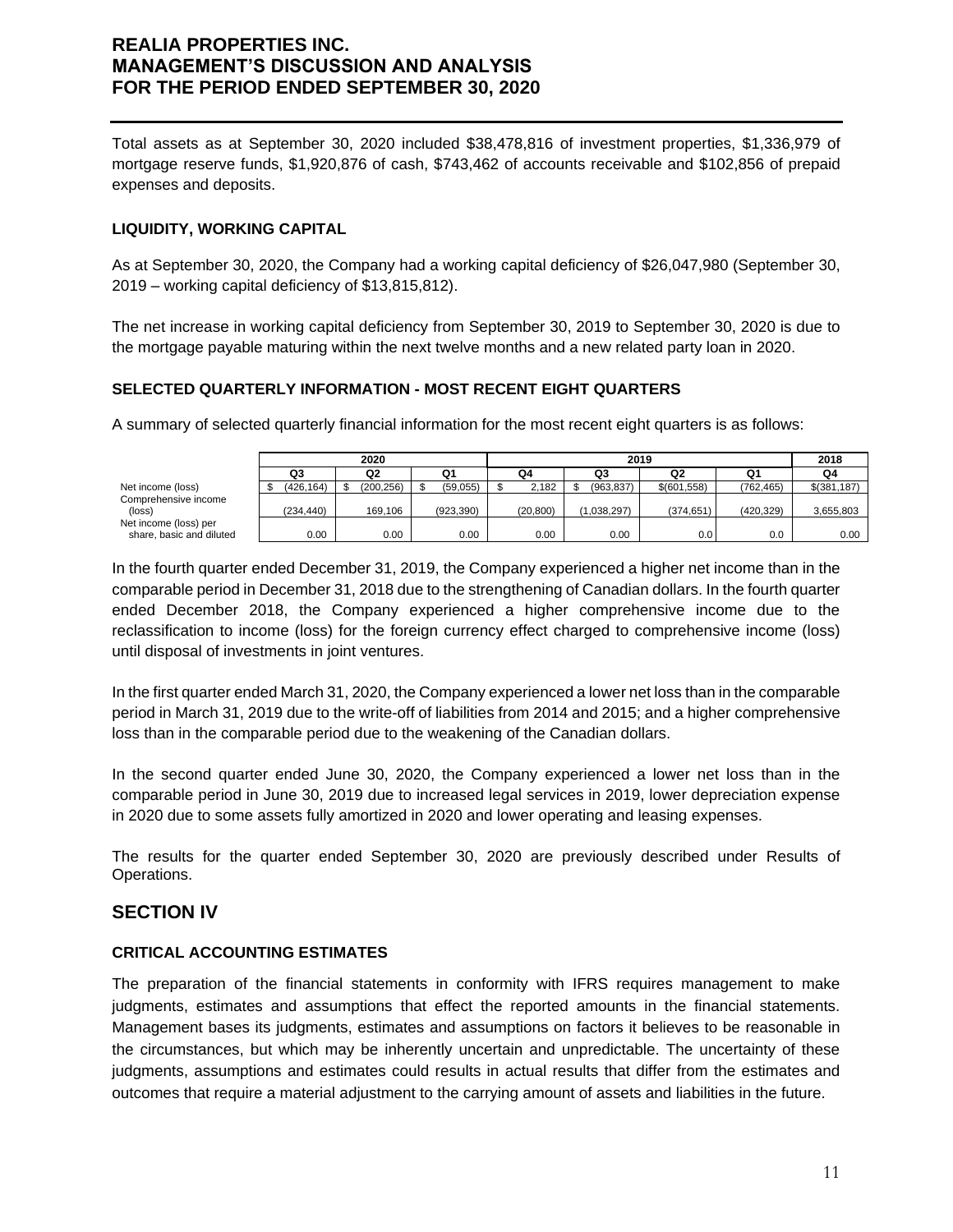#### (a) Judgements:

The following are critical accounting judgments that have been made in applying the Company's accounting policies:

(i) Business combinations:

The Company acquires interests in entities that own investment properties. At the time of acquisition, the Company considers whether the acquisition represents a business combination or acquisition of a group of assets and liabilities. The Company accounts for an acquisition as a business combination where an integrated set of activities is acquired in addition to the investment property. When the acquisition does not represent a business combination, it is accounted for as an acquisition of a group of assets and liabilities, and the acquisition cost is allocated to the assets and liabilities acquired based on their relative fair values at the acquisition date. The Company may elect to use the concentration test as permitted and defined in the amendment to IFRS 3 to assess if a transaction could be accounted for as an asset acquisition

(ii) Investment properties:

The Company's accounting policy relating to investment properties is described in note 3(d) of the Financial Statements. In applying this policy, judgment is applied to determine the significant components of each property, including the useful lives over which the componentized assets are to be amortized.

(iii) Going concern:

The assessment of the Company's ability to continue on a going concern basis, to obtain sufficient funds to cover ongoing operating expenses and to meet its obligations for the coming year involves a large part of judgment based on past experience and other factors, including expectations of future events that are considered reasonable in the circumstances.

### (b) Estimates:

The significant areas of estimation include the following:

(i) Fair value of the investment properties:

The fair value of investment properties disclosed in note 5 of the Financial Statements is determined by management.

The determination of the fair value of investment property requires the use of estimates such as future cash flows from assets (i.e., tenant profiles, future revenue streams and overall repair and condition of the property), discount rates applicable to those assets' cash flows and capitalization rates. These estimates are based on market conditions existing at the reporting date.

(ii) Convertible debentures:

For convertible debentures containing an equity component, the Company assesses the value of the debt component which is calculated at the estimated fair value of the future interest and principal payments due under the terms of the convertible debentures, using an estimated discount rate based on Management's estimated cost of capital.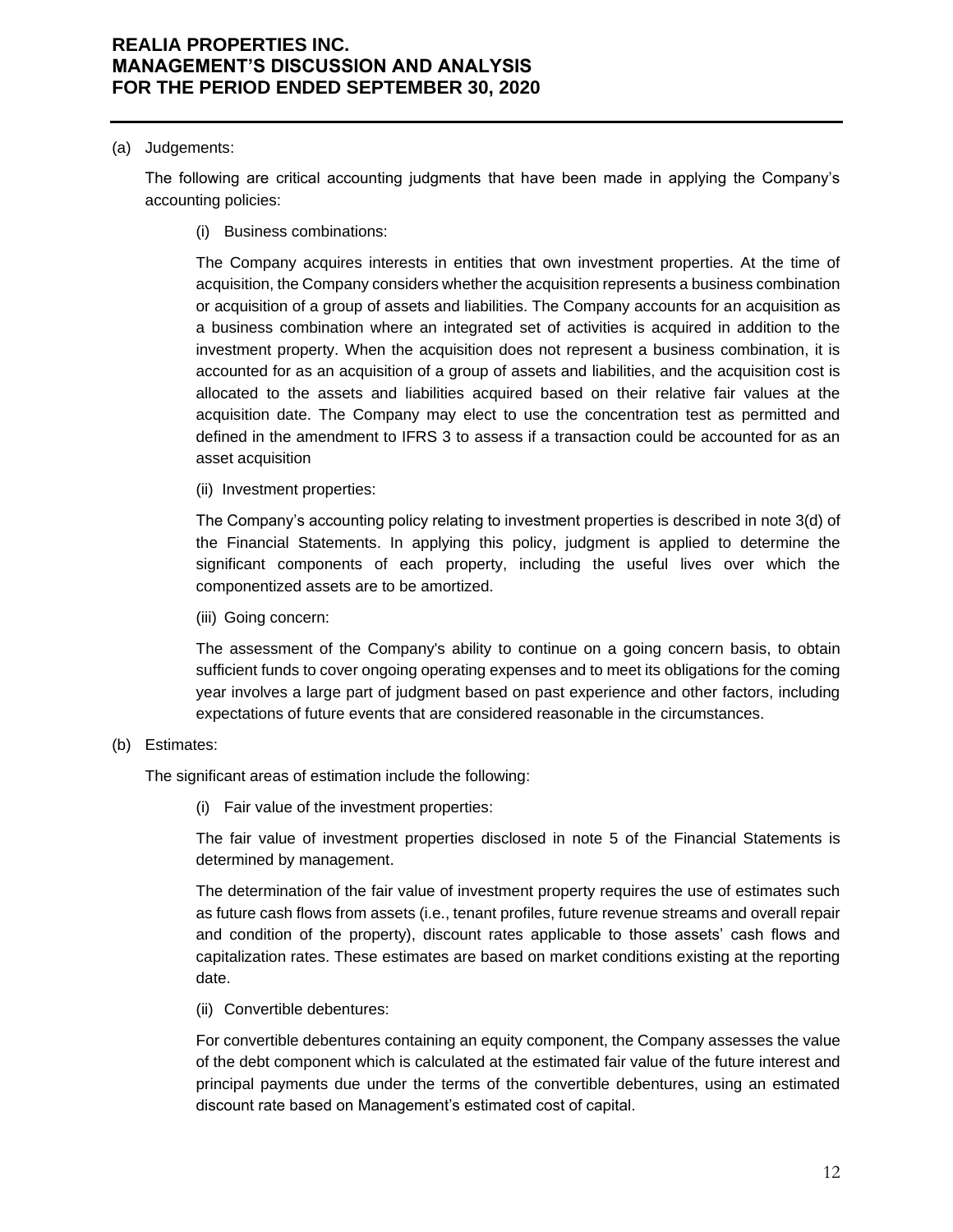For convertible debentures which do not contain an equity component, the Company is required to estimate the fair value of the embedded derivative liability which is calculated based on using a model which considers inputs requiring significant judgement.

#### **NEW ACCOUNTING POLICIES ADOPTED IN THE CURRENT PERIOD**

#### *IFRS 16 - Leases*

IFRS 16 was issued in January 2016 and applies to annual financial reporting periods beginning on or after January 1, 2019. IFRS 16 sets out the principles for the recognition, measurement, presentation and disclosure of leases. IFRS 16 replaces IAS 17, Leases, and related interpretations. IFRS 16 eliminates the classification of leases as either operating leases or finance leases as is required by IAS 17 and, instead, introduces a single lessee accounting model. All leases result in the lessee obtaining the right to use an asset at the start of the lease and incurring a financing obligation corresponding to the lease payments to be made over time.

The adoption of IFRS 16 did not have an impact on the Company's consolidated financial statements for the period ended September 30, 2020.

### **RISKS AND UNCERTAINTIES**

#### **General Business Risks**

The Company will be subject to general business risks and to risks inherent in the commercial real estate industry, including the ownership of real property. These risks include general economic and market factors, health crisis factors, tenant credit risk, local real estate conditions, competition, changes in government regulation, interest rates, the availability of equity and debt financing, environmental and tax related matters, availability of specialized trades people and reliance on key personnel. Any one of, or a combination of, these factors may adversely affect the financial position of the Company.

### **Real Property Ownership**

All real property investments are subject to elements of risk. Such investments are affected by general economic conditions, local real estate markets, the attractiveness of the properties to residents, supply and demand for space, and competition from other available space and various other factors.

The performance of the economy in the area in which Martin Downs Town Center, Metro Gateway Shopping Center, and 116<sup>th</sup> Street Center (collectively called the "Properties") are located affects occupancy, market rental rates and expenses. These factors consequently can have an impact on the future share of income/(loss) attributable to the Company from the Properties.

Other factors may further adversely affect the future value of the Properties. These factors include local conditions in the areas in which the Properties are located, such as an oversupply of commercial real estate properties or a reduction in the demand for commercial real estate properties, the attractiveness of the Properties to tenants, competition from other properties and the Company's ability to provide adequate facilities, maintenance, services and amenities. Operating costs, including real estate taxes, insurance and maintenance costs, and mortgage payments, if any, do not, in general, decline when circumstances cause a reduction in income from a property. The Company could sustain a loss as a result of foreclosure on the Properties if they are mortgaged to secure payment of indebtedness and the Company or its wholly-owned subsidiaries, as applicable, were unable to meet their mortgage payments. In addition, applicable laws, including tax laws, interest rate levels and the availability of financing also affect revenues from properties and real estate values generally.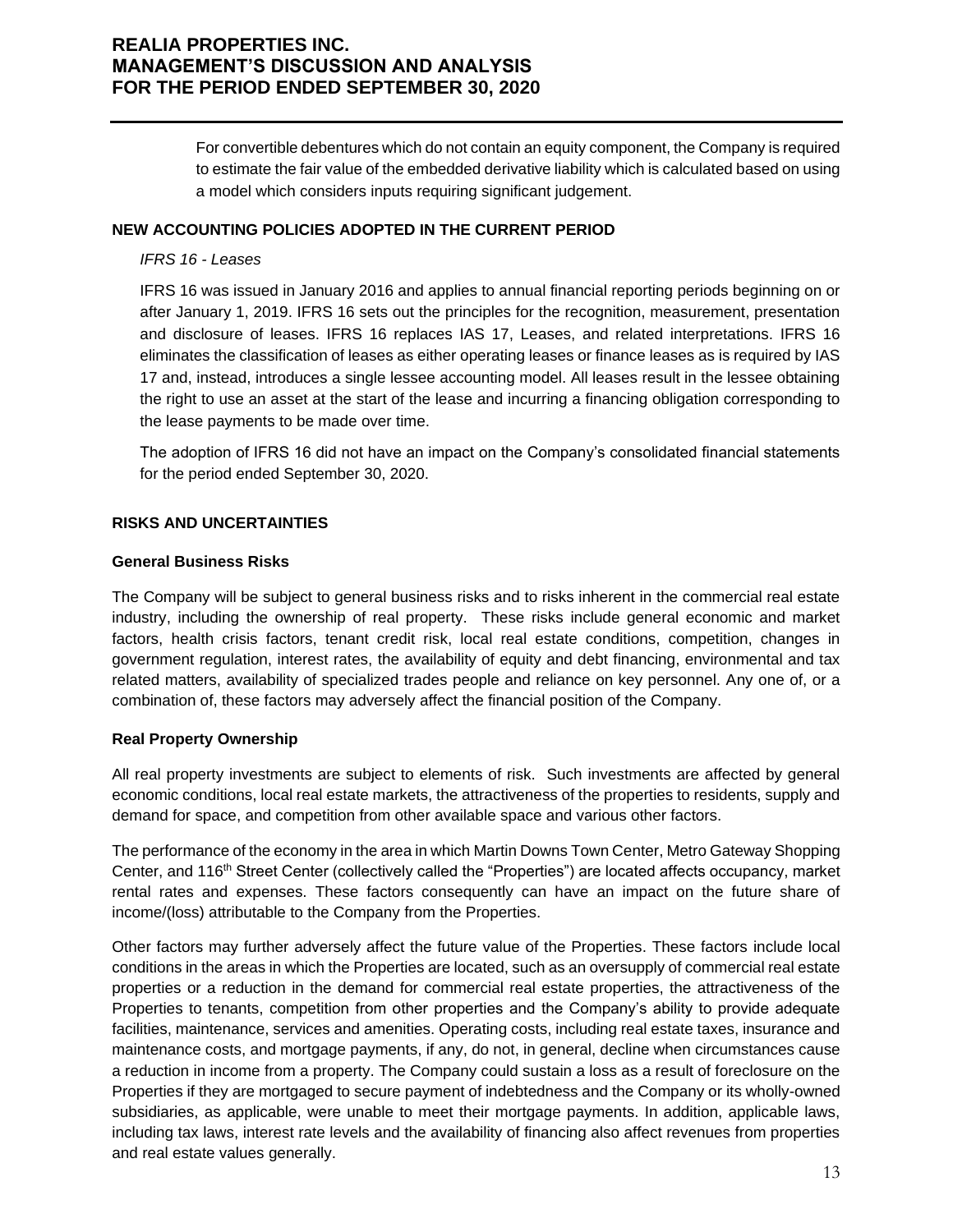#### **Asset and Development Strategy**

It is intended that the Company's business strategy will involve expansion through acquisitions that are in addition to the Properties. These activities require the Company to identify acquisition candidates or investment opportunities that meet its criteria and are compatible with its growth strategy. The Company may not be successful in identifying commercial real estate properties that meet its acquisition criteria or in completing acquisitions or investments on satisfactory terms. Failure to identify or complete acquisitions will slow the Company's growth. The Company could also face significant competition for acquisitions opportunities. Some of the Company's competitors have greater financial resources than the Company and, accordingly, have a greater ability to borrow funds to acquire and develop properties. These competitors may also be willing and/or able to accept more risk than the Company can prudently manage, including risks with respect to the geographic concentration of investments and the payment of higher prices. This competition for investments may reduce the number of suitable investment opportunities available to the Company and may increase acquisition costs in certain areas where the Company's facilities are located or in areas targeted for growth and, as a result, may adversely affect the Company's operating results.

Even if the Company were successful in identifying suitable acquisitions projects, newly acquired properties may fail to perform as expected and management of the Company may underestimate the costs associated with the integration of the acquired properties. In addition, any expansions the Company undertakes in the future are subject to a number of risks, including, but not limited to, construction delays or cost overruns that may increase project costs, financing risks, the failure to meet anticipated occupancy or rent levels, failure to receive required zoning, land use and other governmental permits and authorizations and changes in applicable zoning and land use laws. If any of these problems occur, expansion costs for a project will increase, and there may be significant costs incurred for projects that are not completed. In deciding whether to acquire or expand a particular property, the Company will make certain assumptions regarding the expected future performance of that property.

It is intended that the Company will invest in new developments which carry a certain risk that projected financial returns may not be achieved and that cost overruns, or start-up losses may require further equity injections. The Company manages this risk through detailed evaluation of each development separately and ensuring certain criteria have been met, including an extensive supply and demand analysis and establishing capital participants.

### **Joint Venture and Associate Investments**

The Company no longer has any interests in joint venture and associate investments as at September 30, 2020. The Company may however enter into arrangements with respect to other properties in the future. In any such arrangement, the Company may not be in a position to exercise sole decision-making authority regarding the properties owned through these arrangements. Investments may, under certain circumstances, involve risks not present when a third party is not involved, including the possibility that investment partners might become bankrupt or fail to fund their share of required capital contributions. Investment partners may have business interests or goals that are inconsistent with the Company's business interests or goals and may be in a position to take actions contrary to the Company's policies or objectives. Such investments also have the potential risk of impasse on strategic decisions, such as a sale, because neither the Company nor the investment partner would have full control over the arrangement. Any disputes that may arise between the Company and its investment partners could result in litigation or arbitration that could increase the Company's expenses and distract its officers and/or directors from focusing their time and effort on the Company's business. In addition, the Company might in certain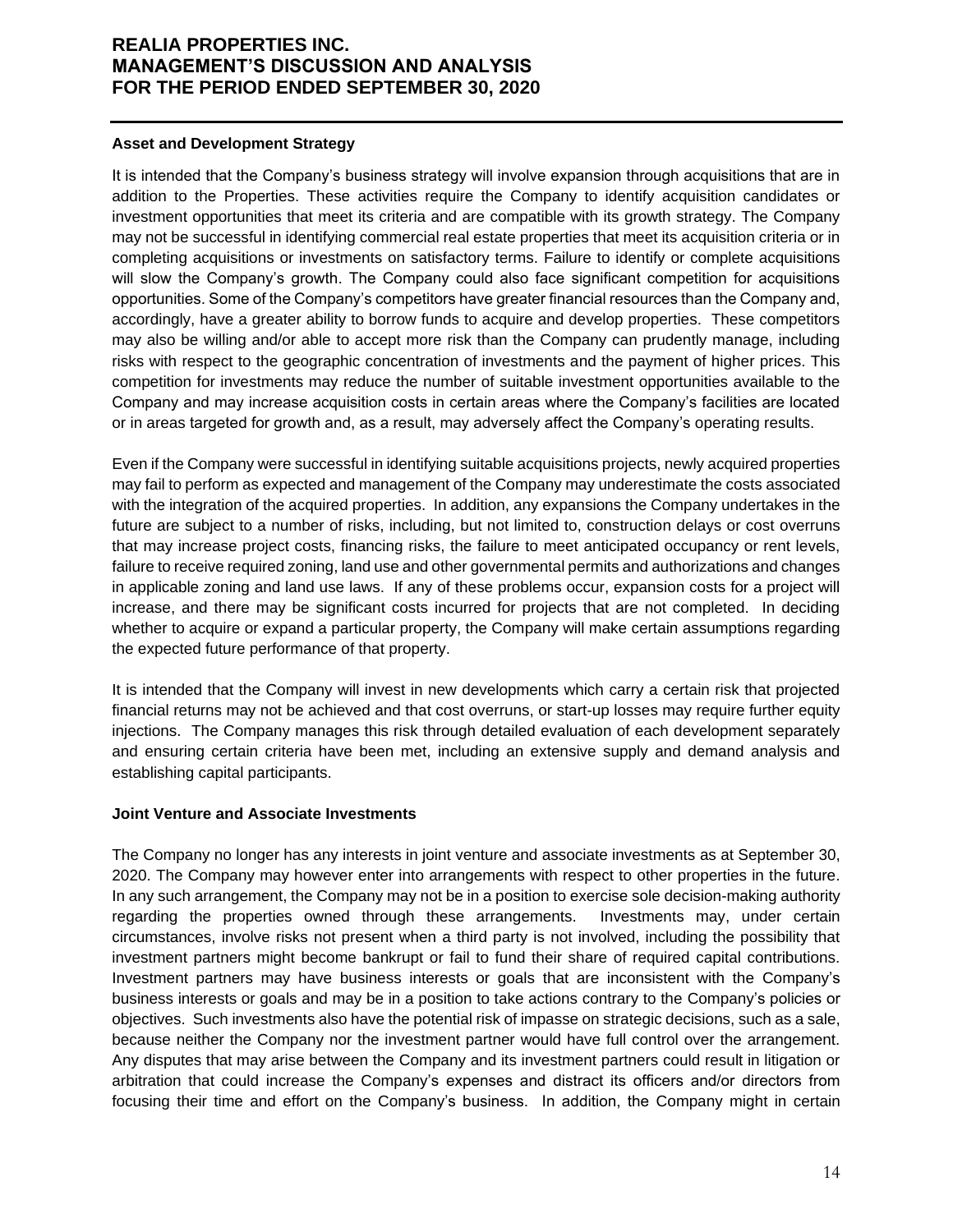circumstances be liable for the actions of its investment partners.

#### **Investment Concentration**

The Company will be susceptible to adverse markets in Palm City, Florida, Phoenix, Arizona, and Indianapolis, Indiana, the markets in which it is operating, such as changing demographics and other factors. Presently, the Company's depreciated book value interests in Martin Downs Town Center in Palm City, Florida account for 41% of the Company's real property assets, the Company's interest in Metro Gateway in Phoenix, Arizona account for 28% of the Company's real property assets and the Company's interest in 116<sup>th</sup> Street in Indianapolis, Indiana accounts for 31% of the Company's real property assets. As a result of this concentration of assets, the Company will be particularly susceptible to adverse market conditions in these regions. Any adverse economic or real estate markets in the areas in which the Properties are located, or in the future in any of the other markets in which the Company operates, or any decrease in demand for commercial real estate resulting from the local economy or demographics could adversely affect the rental revenues This effect could impair the ability of the assets to service their debt obligations and generate stable positive cash flow from operations to generate a return for the Company.

### **Illiquidity**

Real property investments tend to be relatively illiquid, with the degree of liquidity generally fluctuating in relation to demand for and the perceived desirability of such investments.

### **Uninsured Losses**

Martin Downs Town Center, Metro Gateway Shopping Center and 116<sup>th</sup> Street Center will carry comprehensive general liability, fire, flood, extended coverage and rental loss insurance with policy specifications, limits and deductibles customarily carried for properties similar to the Properties. There are, however, certain types of risks, generally of a catastrophic nature, such as wars or environmental contamination, which are either uninsurable or not insurable on an economically viable basis. Should an uninsured or under-insured loss occur, the Company could lose its investment in, and anticipated profits and cash flows from the Properties.

### **Environmental Risk**

As an indirect owner of real property in the United States, the Company is subject to various federal, state and municipal laws relating to environmental matters. Such laws provide that the Company could be liable for the costs of removal of certain hazardous substances and repair of certain hazardous locations. The failure to remove or remediate such substances or locations, if any, could adversely affect the Company's ability to sell such real estate or to borrow using such real estate as collateral and could potentially also result in claims against the Company.

Management is not aware of any material non-compliance with environmental laws with respect to the Properties. The Company is also not aware of any pending or threatened investigations or actions by environmental regulatory authorities in connection with the Properties. However, the Company cannot guarantee that any material environmental conditions do not or will not otherwise exist with respect to the Properties.

### **Public Market Risk**

It is not possible to predict the price at which the Shares will trade and there can be no assurance that an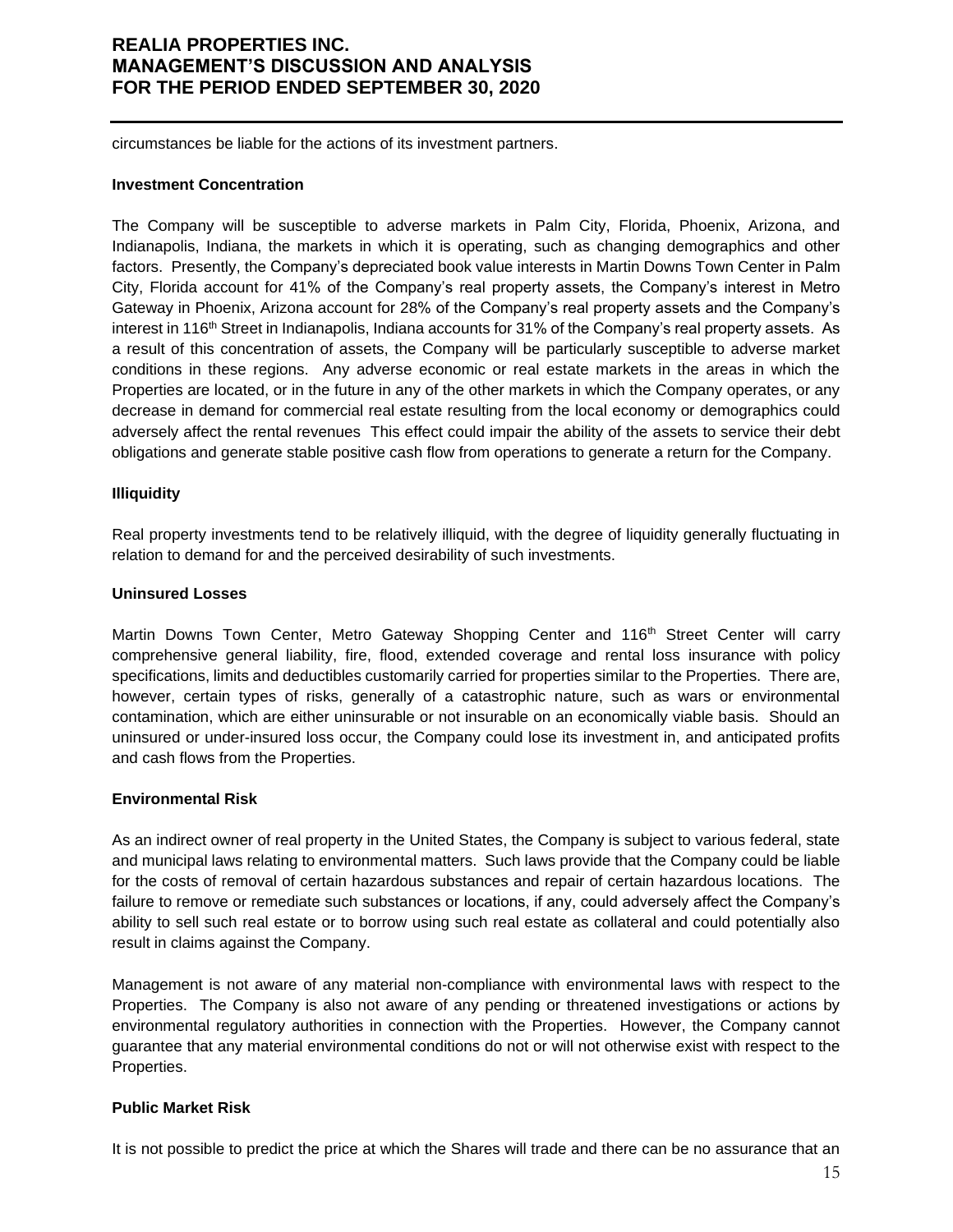active trading market for the Shares will be sustained. The Shares will not necessarily trade at values determined solely by reference to the value of the underlying business of the Company or its assets. Accordingly, the Shares may trade at a premium or a discount to the value implied by the value of the Company's assets. The market price for the Shares may be affected by changes in general market conditions, fluctuations in the markets for equity securities and numerous other factors beyond the control of the Company.

### **Debt Financing**

The Company and its owned subsidiaries have incurred and may incur indebtedness in the future in connection with the acquisition or expansion of facilities and its business. The wholly owned subsidiaries may incur unsecured debt or mortgage debt by obtaining loans secured by some or all of their real estate properties or assets. The Company's wholly owned subsidiaries' debt may harm the Company's business and operating results by:

- requiring the wholly owned subsidiaries to use a substantial portion of their cash flow from operations to pay principal and interest, which will reduce the amount of cash available for generating a return to the Company, and thus, other purposes;
- limiting the Company's ability to borrow more money for operating or capital needs or to finance acquisitions in the future; and
- making the Company more vulnerable to economic and industry downturns and reducing its flexibility in responding to changing business and economic conditions.

In addition to the risks discussed above and those normally associated with debt financing, including the risk that the Company's and its wholly owned subsidiaries' cash flow will be insufficient to meet required payments of principal and interest, the Company will also be subject to the risk that the wholly owned subsidiaries will not be able to refinance potential future indebtedness on their properties and that the terms of any refinancing they could obtain would not be as favourable as the terms of their existing indebtedness. In addition, the financing arrangements of the Company may contain covenants that will restrict its ability to operate its business in certain ways. If the Company fails to comply with the restrictions in its financing arrangements, its lenders may be able to accelerate related debt as well as any other debt to which a crossdefault or cross-acceleration provision applies. A default could also allow creditors to foreclose, sell or realize on the property securing such debt or exercise other remedies against the Company. Credit facilities also typically require repayment of funds or cash flow sweeps when certain coverage ratios are not met. In connection with its financing arrangements, the Company expects that it will grant security interests over substantially all of its assets. If the Company is not able to meet its debt service obligations, it risks the loss of some or all of its assets to foreclosure or sale.

### **Interest Fluctuations and Financing Risk**

The Company may finance future acquisitions in part with debt borrowings, which could bear interest at fixed or variable rates. The interest expense on any variable rate indebtedness of the Company will increase when interest rates increase. Interest rates are currently low relative to historical levels and may increase significantly in the future. A significant increase in interest expense could adversely affect the Company's results of operations.

### **Failure to Obtain Additional Financing**

The Company may require additional financing in order to grow and expand its operations. It is possible that such financing will not be available or, if it is available, will not be available on favorable terms. Future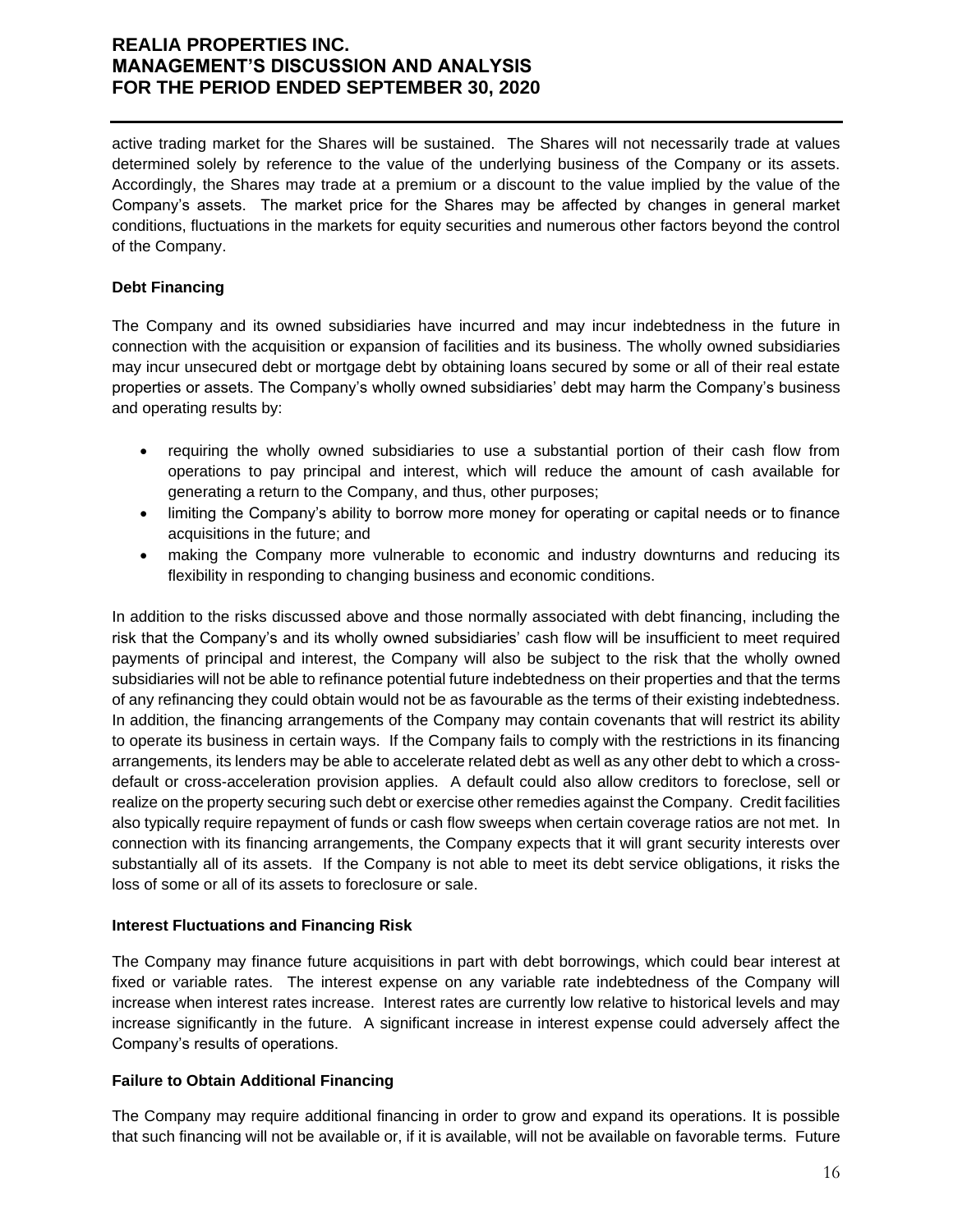financing may take many forms, including debt or equity financing, which could alter the debt-to-equity ratio of the Company or which could be dilutive to Shareholders.

#### **Dilution**

The number of Shares that the Company is authorized to issue is unlimited. The directors of the Company will have the discretion to issue additional Shares in order to raise additional capital or in connection with future acquisitions, which may have a dilutive effect on Shareholders.

#### **Potential Volatility of Share Price**

It is not possible to predict the price at which the Shares will trade and there can be no assurance that an active trading market for the Shares will be sustained. The market price of the Shares may be volatile and could be subject to wide fluctuations due to a number of factors, including but not limited to: (i) actual or anticipated fluctuations in the Company's results of operations; (ii) changes in estimates of the Company's future results of operations by management or securities analysts; and (iii) general industry changes. In addition, the financial markets have in the past experienced significant price and value fluctuations that have particularly affected the market prices of equity securities of many venture and real estate issuers and that sometimes have been unrelated to the operating performance of these companies. Broad market fluctuations, as well as economic conditions generally and in the real estate industry specifically, may adversely affect the market price of the Shares.

#### **Limited Prior Public Market**

The Shares have a limited record of trading publicly on the Exchange. The Company cannot predict at what price the Shares will trade and there can be no assurance that an active trading market will be maintained. A publicly traded real estate company will not necessarily trade at values determined solely by reference to the underlying value of its real estate assets. Accordingly, the Shares may trade at a premium or a discount to values implied by valuations.

### **Proposed Acquisitions**

There can be no assurance that the Company will complete further acquisitions of real property interests. Acquisitions of properties by the Company are subject to normal commercial risks and satisfaction of closing conditions that may include, among other things, lender approval, receipt of estoppel certificates and obtaining title insurance. Such acquisitions may not be completed or, if completed, may not be on the terms that are exactly the same as initially negotiated. In the event that the Company does not complete an acquisition, it may have an adverse effect on the operations and results of the Company in the future. There can also be no assurance that the Company will be able to identify and acquire additional real property interests on competitive terms or at all.

### **Potential Conflicts of Interest**

Situations may arise where the interests of directors and officers may conflict with the interests of the Company. Conflicts, if any, will be subject to the procedures and remedies provided by the *Canadian Business Corporations Act*.

### **Foreign Currency**

The results of operations of the Company are reported in Canadian dollars. The Company's operations are anticipated to be conducted almost exclusively in the United States. Any fluctuations in the value of the US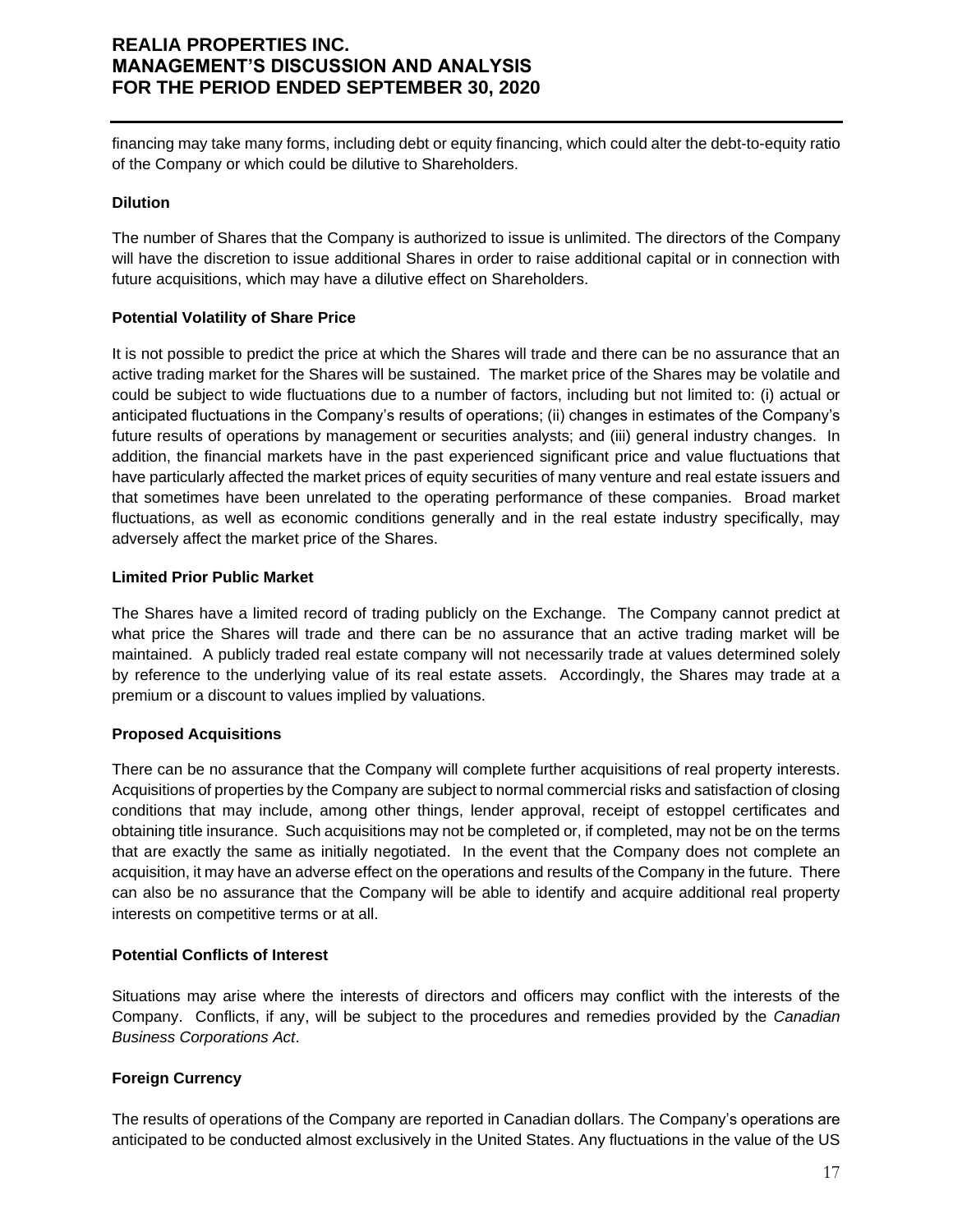dollar relative to the Canadian dollar may result in variations in the share of income/(loss) from wholly owned subsidiaries and joint ventures and associates and the net income of the Company. The Company does not plan on undertaking any hedging in order to mitigate its foreign currency risks.

As at September 30, 2020, the Canadian dollar equivalent of monetary assets and liabilities held by the Company that are denominated in U.S. dollars are as follows:

|                  | September 30, 2020 | Dec 31, 2019 |
|------------------|--------------------|--------------|
| Cash             | 7.124              | 9.359        |
| Notes payable    | 1,331,900          | 1,299,000    |
| Accounts payable | 67.420             | 60,215       |

If the Canadian dollar had strengthened or weakened 5 percent against the U.S. dollar with all other variables held constant, the Company would have additional income or loss from foreign exchange included in net income and equity for the period ended September 30, 2020 of approximately \$69,615 (2019 – \$69,131).

### **Foreign Political Risk**

The Properties are located in the United States and, as such, a substantial portion of the Company's business will be exposed to various degrees of political, economic and other risks and uncertainties. The Company's operations and investments may be affected by local political and economic developments, including expropriation, nationalization, invalidation of governmental orders, permits or agreements pertaining to property rights, political unrest, labour disputes, limitations on repatriation of earnings, limitations on foreign ownership, inability to obtain or delays in obtaining necessary permits, opposition to property development from local, environmental or other non-governmental organizations, government participation, royalties, duties, rates of exchange, high rates of inflation, price controls, exchange controls, currency fluctuations, taxation and changes in laws, regulations or policies as well as by laws and policies of Canada affecting foreign trade, investment and taxation.

### **Inability to Resell Shares**

There can be no assurance that an active and liquid market for the Shares will be developed and, if developed, will be maintained; and a holder of Shares may find it difficult to resell those Shares.

### **RELATED PARTY TRANSACTIONS**

All of the related party disclosure below is identical to that contained in the financial statements.

#### **Notes Payable**

|                          | Sep. 30, 2020 | Dec. 31, 2019 |
|--------------------------|---------------|---------------|
| Martin Downs GP, LLC (c) | \$1,331,900   | \$1,299,000   |

On August 31, 2018, concurring with the refinancing of the mortgage loan related to Martin Downs Town Center, the Company acquired an additional 9% interest in Martin Downs NSC, LLC from the Martin Downs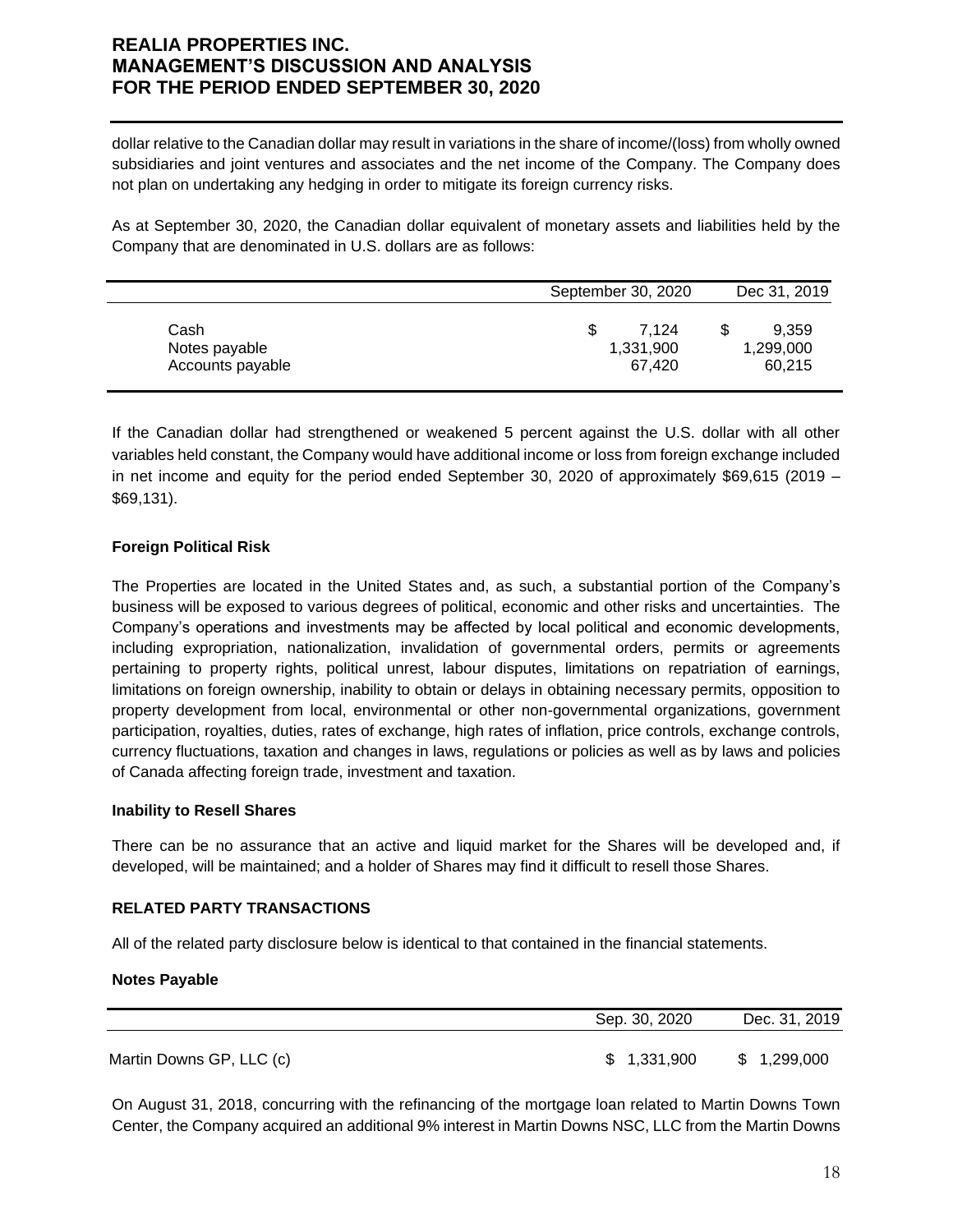GP, LLC, a private entity in which one of the Company's officers is a partner for an amount of \$1,304,750 (US\$1,000,000).

Correspondingly, the US\$1,000,000 note payable to Martin Downs GP, LLC to finance the 9% ownership interest acquisition bears interest at a rate of 10%. The note matured on August 30, 2019 and was extended to February, 2020 in exchange for an extension fees of \$21,053 (US\$15,000), extended to August 31, 2020 in exchange for extension fees of \$20,124 (US\$15,000) and further extended to April 29, 2021 in exchange for an extension fees of \$39 957 (US\$30,000). The Company may, from time to time, repay all or any part of the amount subject to a minimum interest payment requirement.

### **Other Related Party Balances and Transactions**

Other related party transactions and balances, not already disclosed in the condensed consolidated interim financial statements include:

|                                                                                                                                                | Sep. 30, 2020                                  | Dec. 31, 2019           |
|------------------------------------------------------------------------------------------------------------------------------------------------|------------------------------------------------|-------------------------|
| Due to Hoche Private Equity Investors SARL (b) (c) (d)<br>Due to Inovalis USA LLC (e)<br>Due to Inovalis S.A. $(f)(g)$<br>Due to Kyra Dorn (h) | 584,387<br>S<br>138.741<br>1,500,000<br>14.150 | 151,960<br>135,313<br>٠ |
|                                                                                                                                                | \$2,237,278                                    | 287,273<br>S            |

Included in accounts payable and accrued liabilities is \$9,268 of accrued interest charges (September 30, 2019 - \$15,946) owing to private companies related through common directors.

### (a) Key management personnel compensation

|                             | Sep. 30, 2020 | Dec. 31, 2019 |  |         |  |
|-----------------------------|---------------|---------------|--|---------|--|
| CFO:                        |               |               |  |         |  |
| Consulting fees             | S             | 60,798        |  | 79,737  |  |
| <b>Corporate Secretary:</b> |               |               |  |         |  |
| Consulting fees (former)    |               | 23,763        |  | 66,140  |  |
| Consulting fees (current)   |               | 9,999         |  |         |  |
|                             |               | 94,560        |  | 145,877 |  |

Key management personnel include the members of the Board of Directors and executive officers of the Company.

(b) Loan facility:

On April 4, 2018, the Company obtained a loan facility for up to \$100,000. Under the terms of the loan facility, the Company may draw from time to time from April 4, 2018 to December 31, 2018, for the purpose of funding working capital requirements. Interest on any outstanding drawdowns will accrue at a fixed rate of 10% per annum, and is payable monthly. Outstanding indebtedness is payable on demand, subject to the terms and conditions of the loan facility, but will be subordinated by the Company's senior indebtedness to secured lenders. The loan facility is provided by a private company of which the Chairman of the Board of the Company is a principal. In consideration of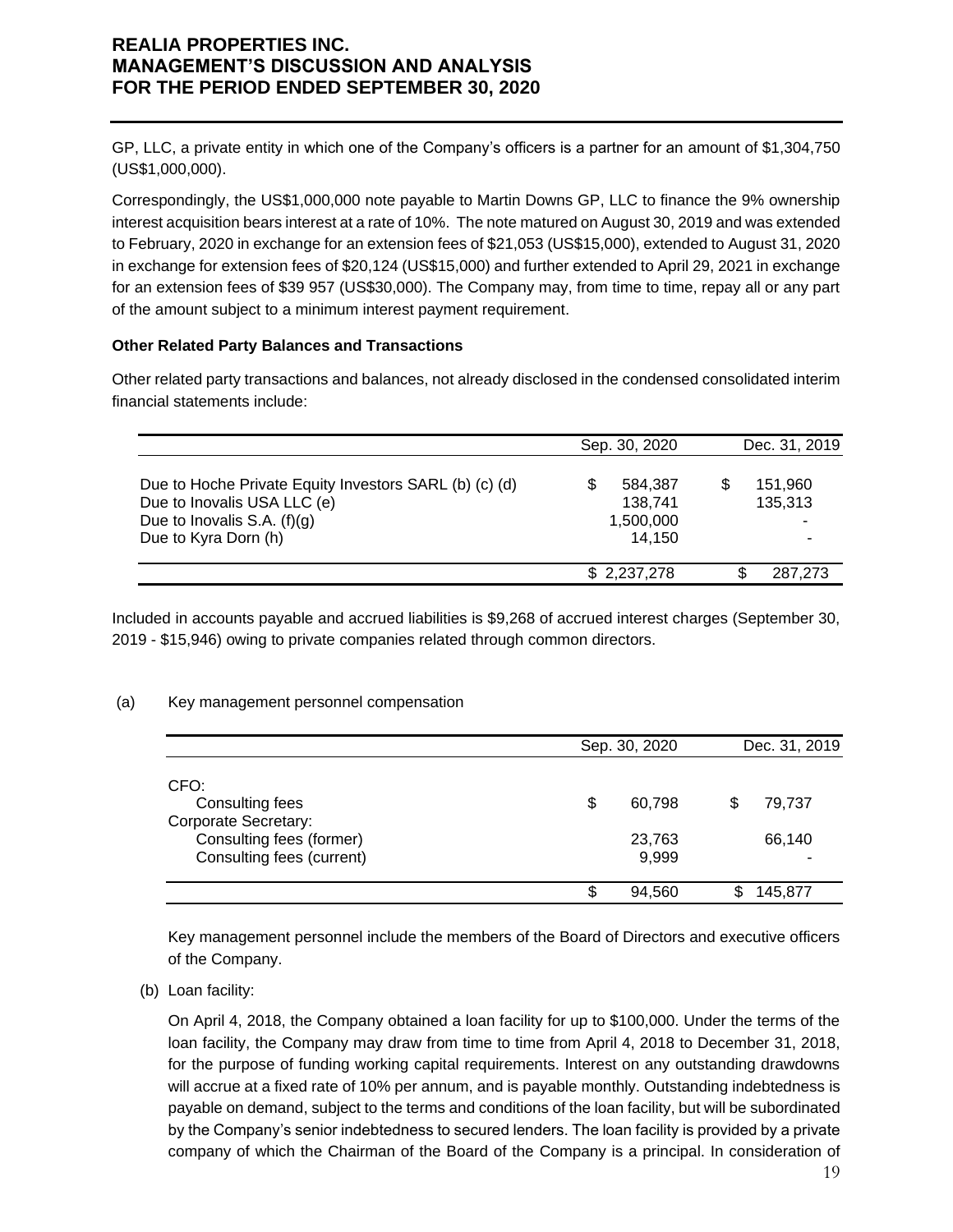providing the loan facility, the loan facility provider will receive \$3,000. The facility is repayable upon demand.

The Company drew \$100,000 in 2018 under this loan facility. The loan remains outstanding at September 30, 2020.

(c) Down payment:

On July 6, 2018, a private company of which the Chief Executive Officer and Chairman of the Board of the Company provided a \$52,336 (\$40,000USD) down payment for the refinance of the Martin Downs mortgage. The down payment is repayable upon demand.

(d) Interest Reserve:

On April 29, 2020, a private company of which the Chairman of the Board of the Company is a principal provided a US\$323,681.25 (CAD \$439,429.67) payment for an up-front 6-month interest reserve associated with the extension of the Martin Downs mortgage. The note payable bears interest at a fixed rate of 7.5% per annum and ending until all indebtedness owing is repaid. The note is repayable upon demand. The Company may, from time to time, repay all or any part of the note payable without penalty.

(e) Asset Management and Disposition Fees – Martin Downs:

On July 22, 2013, Martin Downs NSC, LLC entered into a management agreement with Inovalis USA LLC, pursuant to which Inovalis USA LLC provided management services to Martin Downs NSC, LLC, with respect to investment properties it holds. As payment for its service, Inovalis USA LLC was entitled, until October 31, 2018, to 1% of gross revenues collected, as asset management fees. Inovalis USA LLC was also entitled to a 1% disposition fee associated with the sale of its ownership interest in Martin Downs to the Company. On September 30, 2019, the Company formally terminated the management agreement with Inovalis USA LLC and the associated fees became due (management fee - \$84,700 (US\$63,975) and disposition fee – \$53,213 (US\$40,192).

(f) Working Capital:

On September 27, 2020, Inovalis S.A., a private company of which one of the Director's is a principal, provided a CAD\$400,000 loan to fund ongoing working capital requirements of the Company. The note payable bears interest at a fixed rate of 7.5% per annum and matures on September 27, 2021. The Company may, from time to time, repay all or any part of the note payable without penalty.

(g) Overfunding:

On September 27, 2020, Inovalis S.A., overfunded the working party loan by \$1,100,000. This amount was refunded in October 2020.

(h) Expense Reimbursement:

On September 30, 2020, an officer of the Company submitted an expense report for reimbursement of corporate legal fees.

Management of the Company does not receive any other fee than that described above. The Company's Chairman and CFO are entitled to receive incentive stock options under the Company's incentive stock option plan. The other directors of the Company also do not receive any cash fee and are entitled only to participate in the Company's incentive stock option plan. As such, the management and the directors of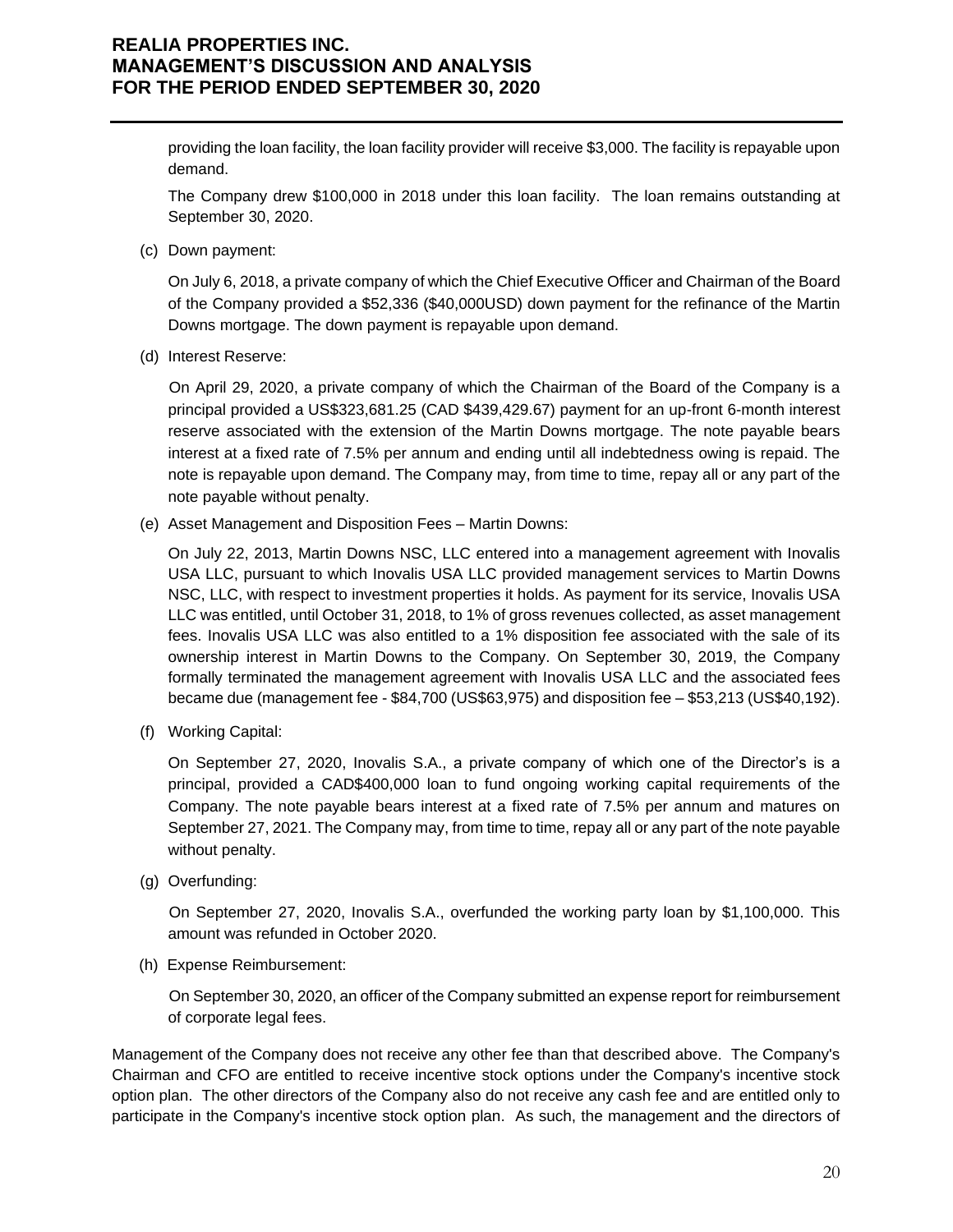the Company will generally benefit only as shareholders and incentive stock option holders of the Company, benefitting only as other shareholders will benefit.

#### **CONVERTIBLE DEBENTURES – NON-RELATED PARTIES**

Non-related parties:

|                                      | Sep. 30, 2020   | Dec. 31, 2019   |
|--------------------------------------|-----------------|-----------------|
| Liability, beginning of year         | 4,428,983<br>S. | 4,294,371<br>S  |
| Accretion                            | 113,018         | 134,612         |
| Liability, end of year               | 4,542,000       | 4,428,983       |
| Transaction costs, beginning of year | (53,533)        | (124, 910)      |
| Amortization of transaction costs    | 53,533          | 71,377          |
| Transaction costs, end of year       | ۰               | (53, 533)       |
| Convertible debentures               | 4,542,000       | \$<br>4,375,450 |

The Company entered into a trust indenture on July 31, 2013 with BNY Trust Company of Canada under which the Company could issue convertible debentures to a maximum principal amount of \$11,500,000.

The convertible debentures are redeemable, unsecured, subordinated to senior indebtedness and were set to mature on September 30, 2018. Interest at the rate of 8.5% per annum is payable quarterly in arrears. The convertible debentures are convertible into common shares of the Company at \$0.08125 per share at any time prior to the close of business on the earlier of: (*i*) the date that is five days immediately preceding the maturity date, and (*ii*) if called for redemption, on the business day immediately preceding the date specified by the Company for the redemption of the convertible debentures.

Upon a change in control, the Company is required to make a redemption offer to all debenture holders equal to the principal amount plus accrued and unpaid interest and has the option to redeem all remaining debentures if 90% or more of the aggregate principal amount outstanding have been tendered for purchase under the redemption offer.

On September 28, 2018, the Debenture holders approved an Extraordinary Resolution authorizing (i) the maturity extension of the Debentures from September 30, 2018 to September 30, 2020; (ii) a reduction in the conversion price at which the Debenture may be converted into common shares of the Corporation from \$0.08125 to \$0.06 per common share; and (iii) an increase of the interest rate payable on the Debentures from 8.5% per annum to 9.5% per annum, which took effect as of October 1, 2018.

This transaction was accounted for as a debt extinguishment due to substantial modifications made to the original debt. Therefore, convertible debentures of \$4,542,000 as at September 28, 2018 were derecognized and a new liability of \$4,263,350 and an equity component of convertible debentures of \$278,649 were accounted for, resulting in a gain on debt extinguishment of \$222,510 in the consolidated statement of income (loss) and comprehensive loss. The Company determined the fair value of the new liability based on the net present value of future cash flows using a discount rate of 13%.

On September 30, 2020 the convertible debentures matured. Given the COVID19 crisis, the Company was not in a position to repay the principal amount of the outstanding debentures, but did pay the interest due.

For the period ended September 30, 2020, the Company incurred \$323,618 (September 30, 2019 - \$323,618) of interest on the convertible debentures, which is included in finance costs.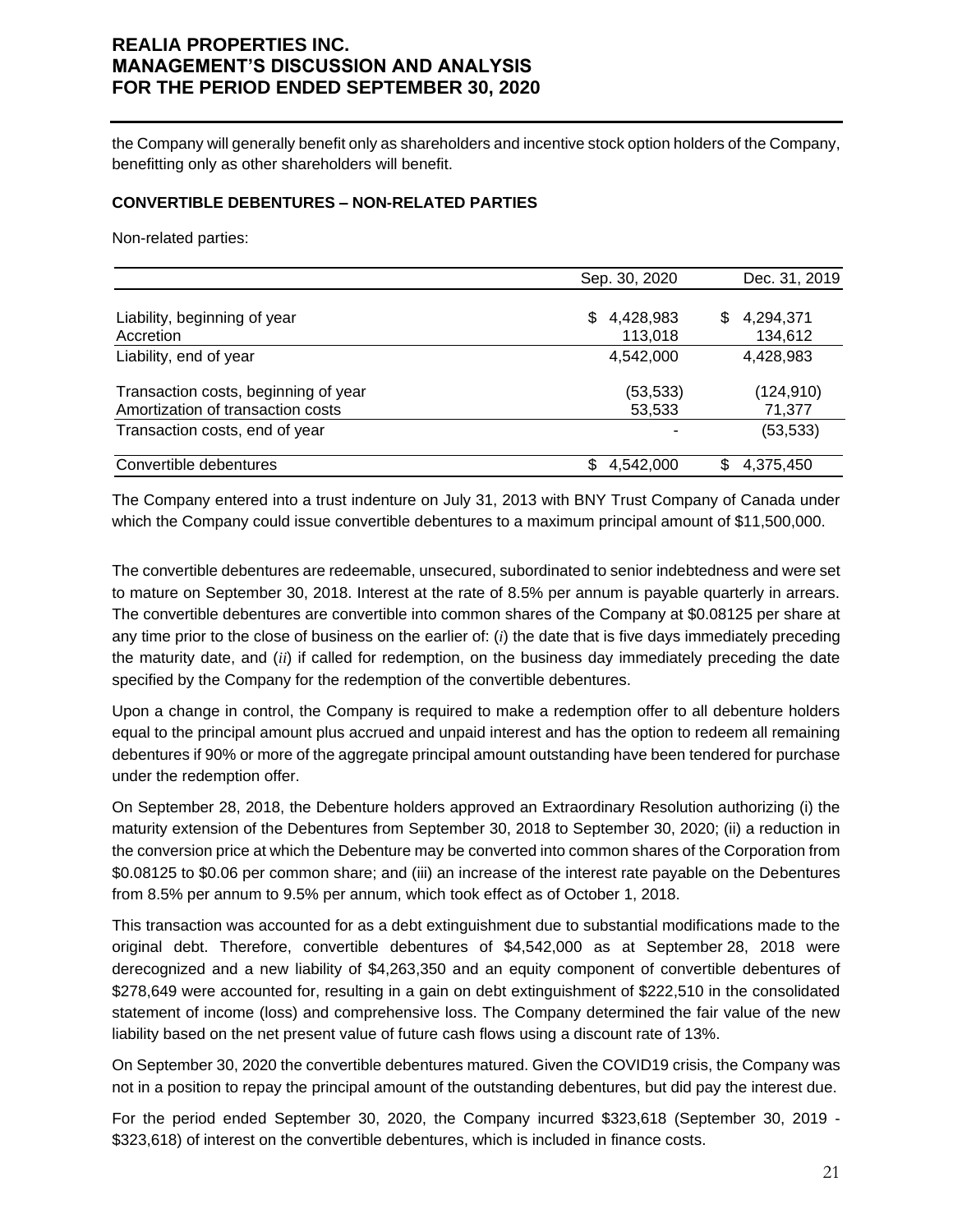As a condition of the convertible debentures, the Company is required to maintain a debt service coverage ratio. At the end of September 30, 2020, the Company was in compliance with the covenant.

### **OUTSTANDING SHARE DATA**

As at September 30, 2020 and the date of this MD&A, the following is a description of the outstanding equity securities and convertible securities previously issued by the Company:

|                                                             | As at September 30,   | As at the date of this |
|-------------------------------------------------------------|-----------------------|------------------------|
|                                                             | 2020                  | MD&A                   |
| Voting or equity securities authorized                      | Unlimited             | Unlimited              |
| Securities convertible or exercisable into voting or equity | Share options to      | Share options to       |
| securities - share options                                  | acquire up to         | acquire up to          |
|                                                             | 5,104,422 outstanding | 5,104,422 outstanding  |
|                                                             | common shares         | common shares          |
| Voting or equity securities issued and outstanding          | 255,221,137           | 255,221,137            |
|                                                             | common shares         | common shares          |
| Securities convertible or exercisable into voting or equity |                       |                        |
| securities - directors and officers share options           | 360,000               | 360,000                |
| Total voting or equity securities issuable on conversion or |                       |                        |
| exchange of outstanding securities                          | 360,000               | 360,000                |

### **ADDITIONAL DISCLOSURES FOR VENTURE ISSUERS WITH SIGNIFICANT EQUITY INVESTEES**

### **CONTINGENCIES**

On July 19, 2018, the Company announced that a Notice of Civil Claim has been filed with the Supreme Court of British Columbia by its former directors and certain entities owned by the former directors against the Company and certain of its current shareholders and directors with respect to:

- an alleged breach of the Shareholder Agreement between the former directors of the Company and the Company
- an alleged breach of the Trade-Name License Agreement and the Domain Name License Agreement between the Company and a company owned by one of the former directors of the Company

The action sought, among other relief, a declaration that the former directors and their entities are no longer required to make any payments to the Company under a loan agreement that was entered into concurrently with the Shareholder Agreement

On August 24, 2018, the Company filed a Response to Civil Claim and a Counterclaim in the Supreme Court of British Columbia in response to the Notice of Civil Claim announced on July 19, 2018. The Company's position in the Response was that:

- it was not in breach of the Shareholder Agreement between the Plaintiffs, the Company and certain of its shareholders
- it was not in breach of the financing agreements between the Plaintiffs, the Company and certain of its shareholders
- it was not in breach of the Trade-Name License Agreement and the Domain Name License Agreement between the Company and TitanStar Investment Group Inc.